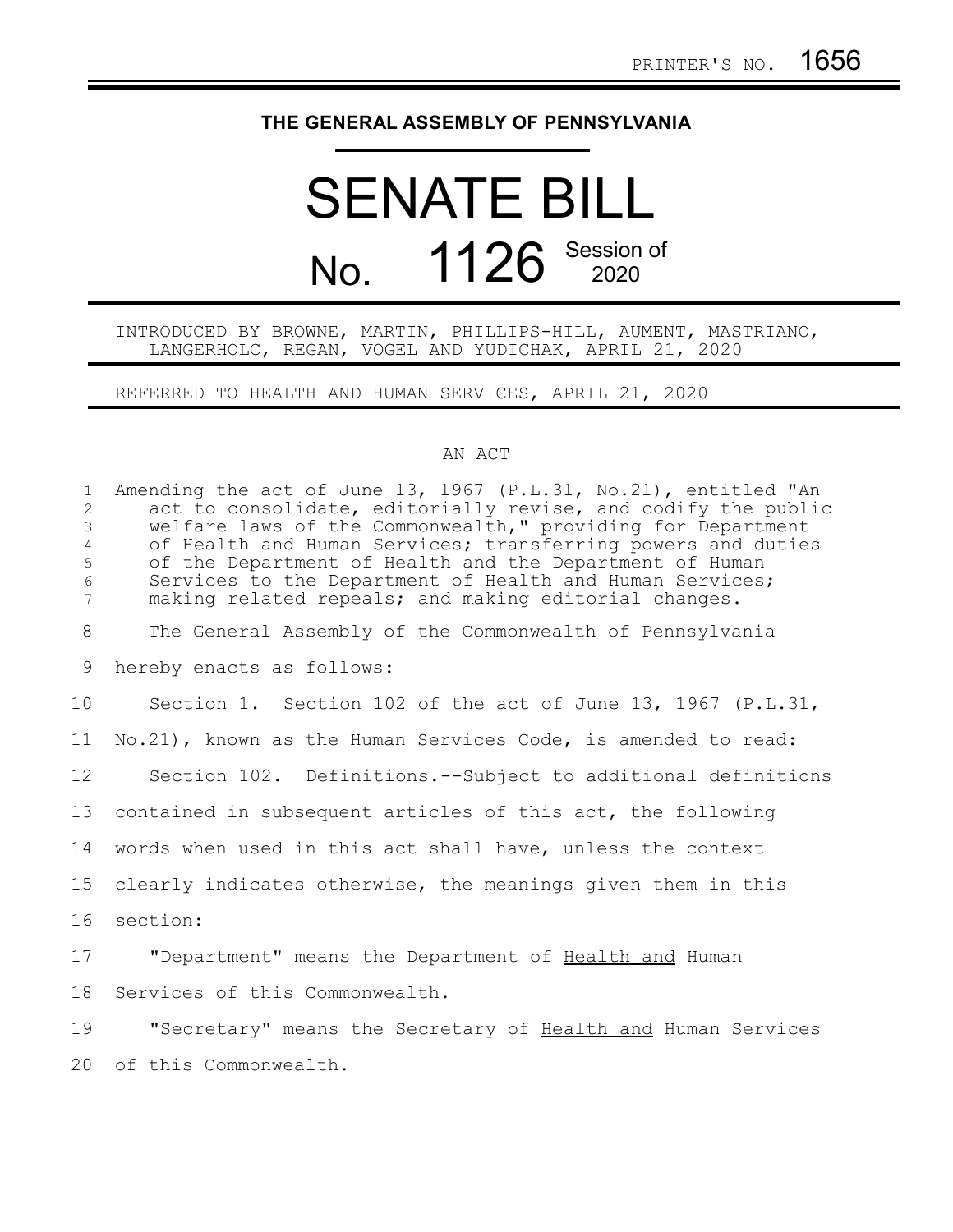| $\mathbf 1$ | Section 2. Article II heading of the act is amended to read:      |
|-------------|-------------------------------------------------------------------|
| 2           | ARTICLE II                                                        |
| 3           | GENERAL POWERS AND DUTIES                                         |
| 4           | OF THE DEPARTMENT OF [PUBLIC WELFARE]                             |
| 5           | HEALTH AND HUMAN SERVICES                                         |
| 6           | Section 3. The act is amended by adding an article to read:       |
| 7           | ARTICLE II-A                                                      |
| 8           | DEPARTMENT OF HEALTH AND HUMAN SERVICES                           |
| 9           | Section 201-A. Purpose and legislative intent.                    |
| 10          | <u>Purpose.--It is the purpose of this article to more</u><br>(a) |
| 11          | effectively address the collaboration and service delivery of     |
| 12          | health and human services which are of vital importance to this   |
| 13          | Commonwealth by coordinating the services provided by the former  |
| 14          | Department of Health and the former Department of Human Services  |
| 15          | and establishing one agency to administer the services.           |
| 16          | (b) Intent.--In adopting this article to coordinate the           |
| 17          | provision of health and human services, it is the intent of the   |
| 18          | General Assembly to continue to promote and improve the           |
| 19          | efficient and effective delivery of health and human services.    |
|             | 20 Section 202-A. Definitions.                                    |
| 21          | The following words and phrases when used in this article         |
| 22          | shall have the meanings given to them in this section unless the  |
| 23          | context clearly indicates otherwise:                              |
| 24          | "Domestic violence." The occurrence of one or more of the         |
| 25          | following acts between family or household members, sexual or     |
| 26          | intimate partners or persons who share biological parenthood:     |
| 27          | Intentionally, knowingly or recklessly causing or<br>(1)          |
| 28          | attempting to cause bodily injury.                                |
| 29          | (2) Placing, by physical menace, another in fear of               |
| 30          | imminent serious bodily injury.                                   |

20200SB1126PN1656 - 2 -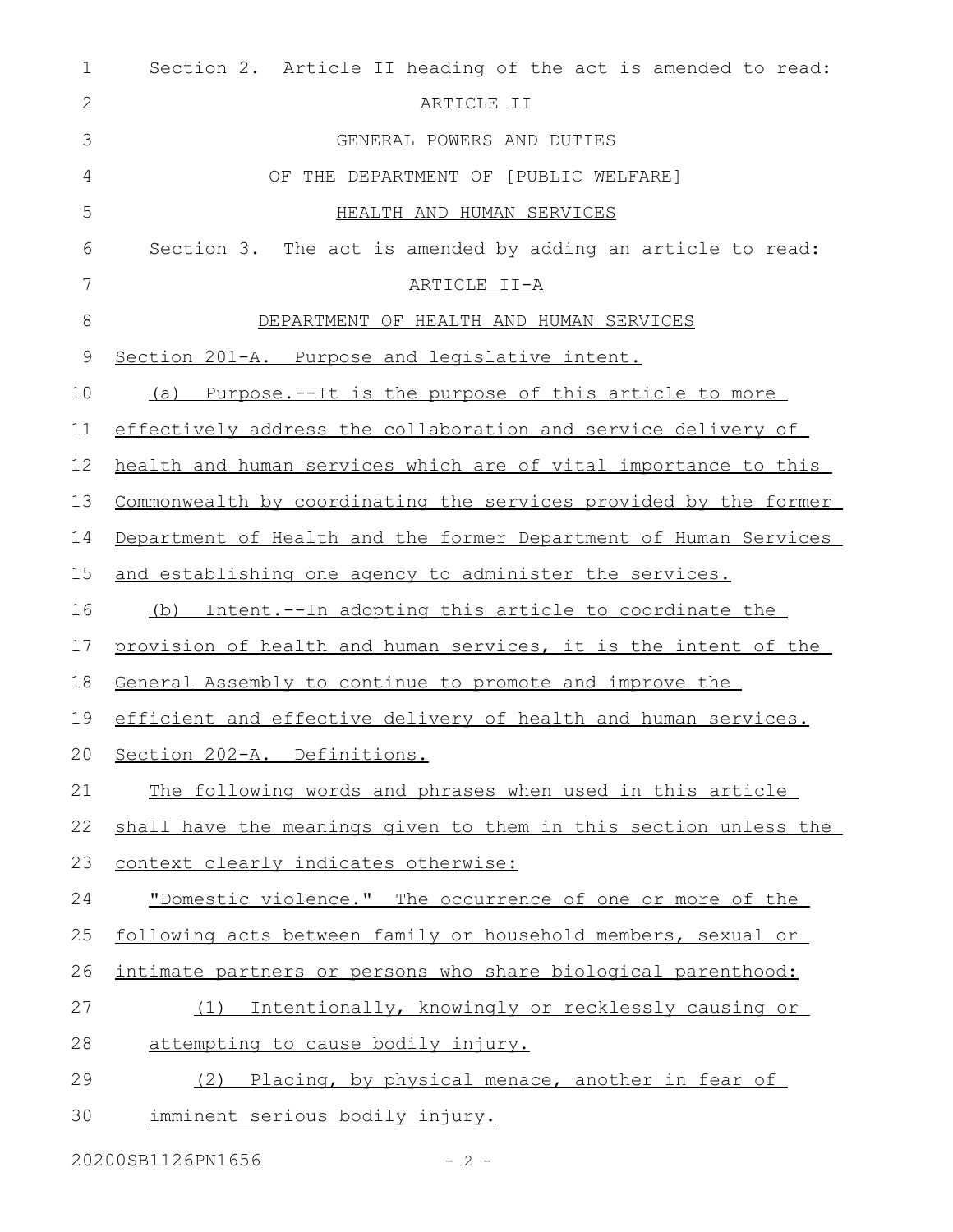| $\mathbf 1$  | "Domestic violence center." An organization, or the               |
|--------------|-------------------------------------------------------------------|
| $\mathbf{2}$ | coordinating body of an organization, which has as its primary    |
| 3            | purpose the operation of domestic violence programs.              |
| 4            | "Domestic violence program." A program which has as its           |
| 5            | primary purpose the provision of direct services to victims of    |
| 6            | domestic violence and their children, including, but not limited  |
| 7            | to, victim advocacy, counseling, shelter, information and         |
| 8            | referral, victim-witness and assistance, accompaniment,           |
| $\mathsf 9$  | community education and prevention.                               |
| 10           | "Rape crisis center." An organization, or the coordinating        |
| 11           | body of an organization, which has as its primary purpose the     |
| 12           | operation of rape crisis programs.                                |
| 13           | <u>"Rape crisis program." A program which has as its primary</u>  |
| 14           | purpose the provision of direct services to victims of sexual     |
| 15           | assault, including, but not limited to, crisis intervention,      |
| 16           | counseling, victim advocacy, information and referral, victim-    |
| 17           | witness and assistance, accompaniment through the medical,        |
| 18           | police and judicial systems and the provision of education and    |
| 19           | prevention programs on rape and sexual assaults.                  |
| 20           | "Sexual assault." Conduct which is a crime under 18 Pa.C.S.       |
| 21           | Ch. 31 (relating to sexual offenses).                             |
| 22           | Section 203-A. Administration.                                    |
| 23           | (a) Continuation.--The department shall, except as provided       |
| 24           | in this article, exercise the powers and perform the duties by    |
| 25           | law vested in and imposed on the former Department of Health,     |
| 26           | the former Department of Human Services and the former            |
| 27           | Department of Public Welfare.                                     |
| 28           | <u>Powers and duties.--In addition to other powers and</u><br>(b) |
| 29           | duties under this article or other law, the department shall:     |
| 30           | Administer and enforce the laws of this Commonwealth<br>(1)       |
|              | 20200SB1126PN1656<br>$-3-$                                        |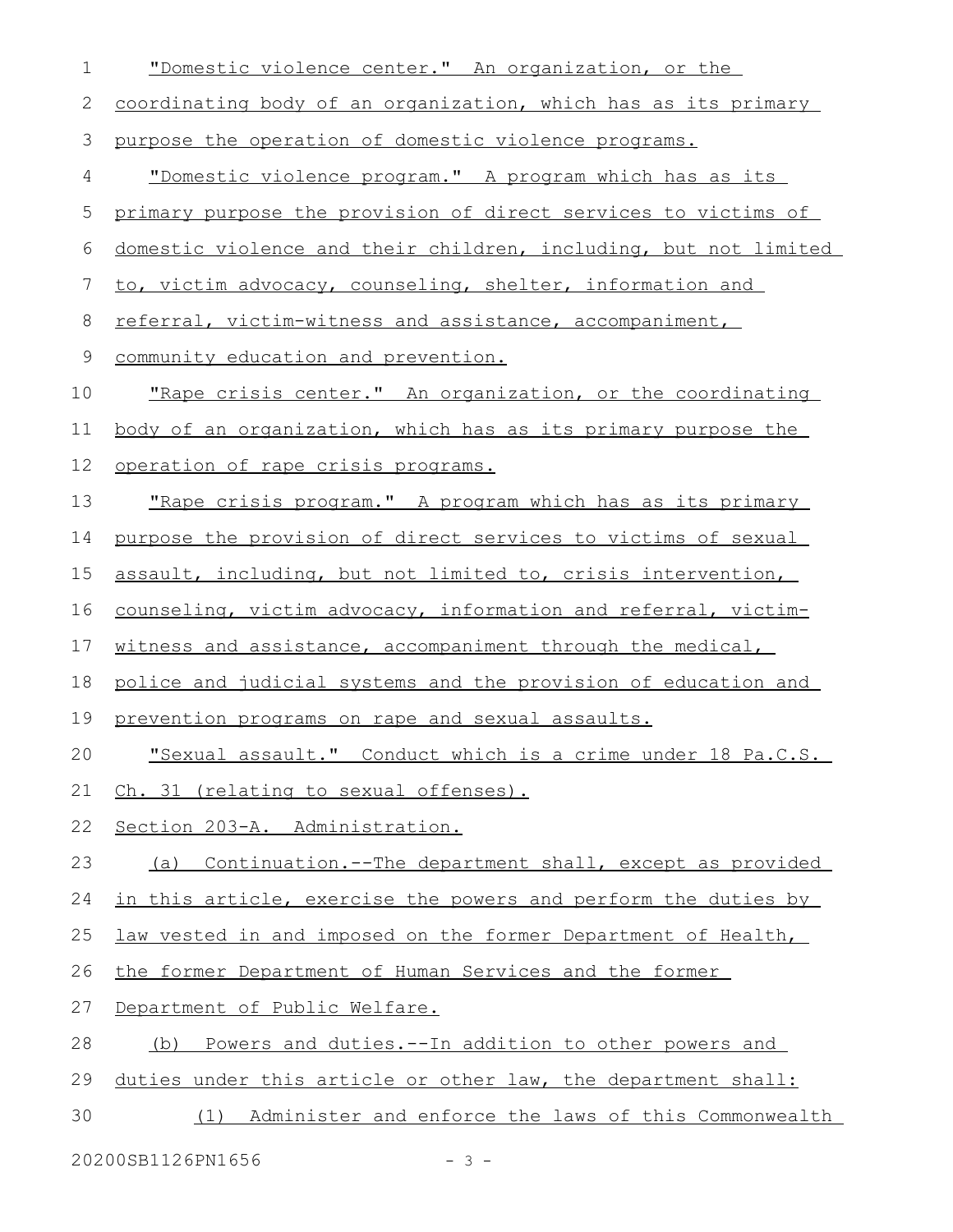| $\mathbf 1$   | relating to the following:                               |
|---------------|----------------------------------------------------------|
| $\mathbf{2}$  | Mental health, intellectual disability and<br>(i)        |
| 3             | autism.                                                  |
| 4             | $(i$ i)<br>The care, prevention, early recognition and   |
| 5             | treatment of mental illness, emotional disturbance,      |
| 6             | intellectual disability and autism.                      |
| 7             | (iii)<br>The licensing and regulation of facilities and  |
| 8             | agencies with the primary functions of diagnosis,        |
| $\mathcal{G}$ | treatment, care and rehabilitation of individuals with   |
| 10            | mental illness, emotional disturbance, intellectual      |
| 11            | disability or autism.                                    |
| 12            | The admission of individuals with mental<br>(iv)         |
| 13            | illness, intellectual disability or autism to facilities |
| 14            | under subparagraph (iii) and the transfer, discharge,    |
| 15            | escape, interstate rendition and deportation of the      |
| 16            | individuals.                                             |
| 17            | (v) The licensing, certification and regulation of:      |
| 18            | health care facilities; and<br>(A)                       |
| 19            | <u>medical marijuana organizations.</u><br>(B)           |
| 20            | (vi) The certification and requlation of:                |
| 21            | (A) laboratories;                                        |
| 22            | emergency medical services providers; and<br>(B)         |
| 23            | (C)<br>managed care organizations.                       |
| 24            | (vii) The issuance and enforcement of disease            |
| 25            | control measures, including isolation orders and         |
| 26            | quarantine orders.                                       |
| 27            | (viii) The issuance of grants and contracts to aid       |
| 28            | in the prevention and control of the spread of disease   |
| 29            | and to ensure the health and welfare of the residents of |
| 30            | this Commonwealth.                                       |
|               |                                                          |

20200SB1126PN1656 - 4 -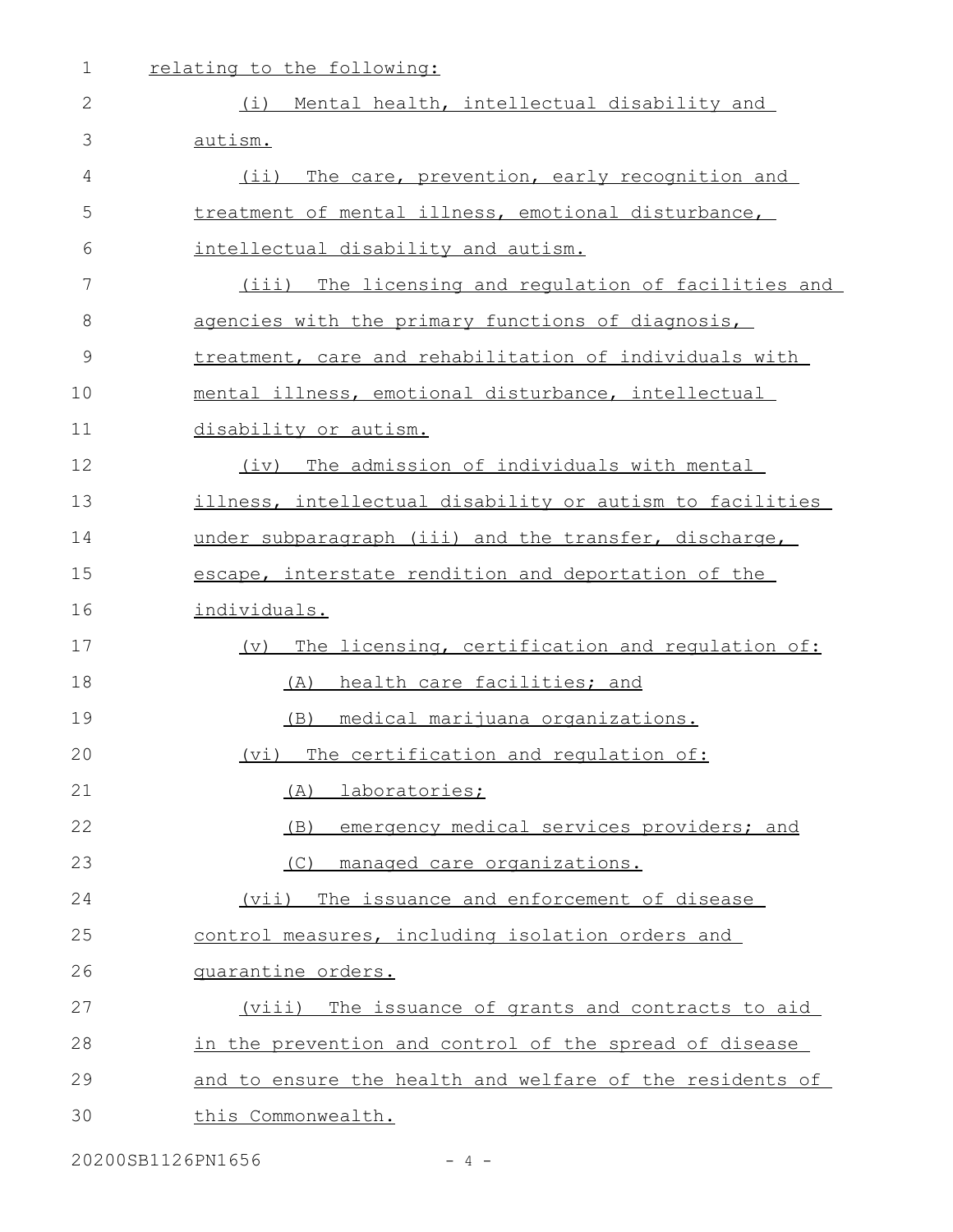| 1             | The collection, compilation and preservation of<br>(ix)          |
|---------------|------------------------------------------------------------------|
| $\mathbf{2}$  | vital statistics of the residents of this Commonwealth.          |
| 3             | (2) Protect the health of the people of this                     |
| 4             | Commonwealth and determine and employ the most efficient and     |
| 5             | practical means for the prevention and suppression of            |
| 6             | disease.                                                         |
| 7             | Prevent, respond to and reduce the public health and<br>(3)      |
| 8             | medical consequences of an emergency or a disaster.              |
| $\mathcal{G}$ | Promulgate rules and regulations necessary to carry<br>(4)       |
| 10            | out this article.                                                |
| 11            | (c) Physician General.--There shall be within the department     |
| 12            | a Physician General. The Physician General shall be appointed by |
| 13            | the Governor by and with the advice and consent of a majority of |
| 14            | the members elected to the Senate. The department shall provide  |
| 15            | adequate staff and other support to the Physician General as     |
| 16            | needed. The Physician General must be a graduate of an           |
| 17            | accredited medical or osteopathic medical school and must be a   |
| 18            | practicing physician licensed by the Commonwealth. The Physician |
| 19            | General shall serve at the pleasure of the Governor. The salary  |
| 20            | and other conditions of employment for the Physician General     |
| 21            | shall be set by the Executive Board. The Physician General has   |
| 22            | the following powers and duties:                                 |
| 23            | (1)<br>Advise the Governor and the secretary on health           |
| 24            | policy.                                                          |
| 25            | Participate in the decision-making process of the<br>(2)         |
| 26            | department on policies relating to medical and public-health-    |
| 27            | related issues and in the decision-making process of other       |
| 28            | executive branch agencies as directed by the Governor.           |
| 29            | Review professional standards and practices in<br>(3)            |
| 30            | medicine and public health which are related to matters          |
|               |                                                                  |

20200SB1126PN1656 - 5 -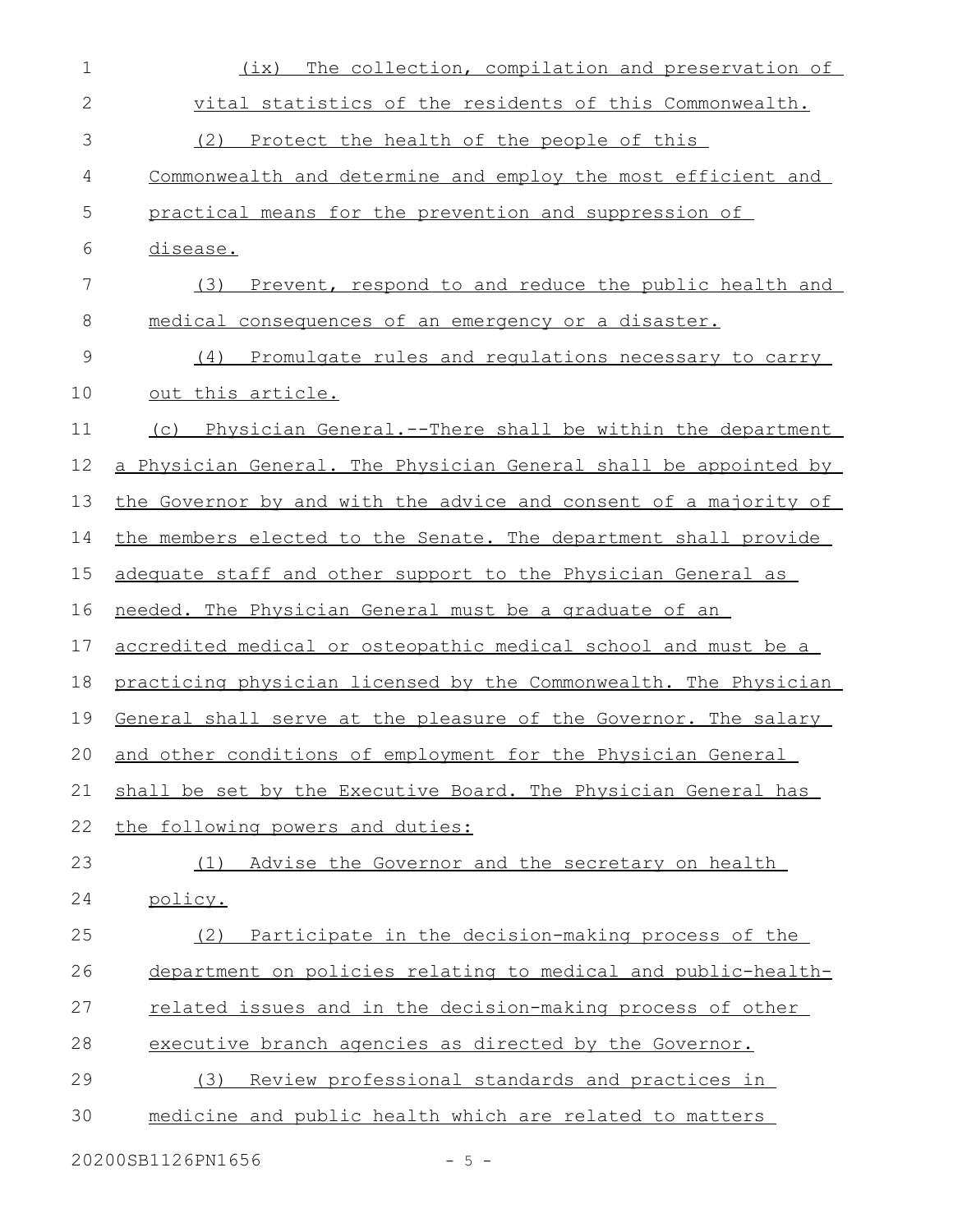within the jurisdiction of the department and other executive branch agencies. (4) Consult with recognized experts on medical and public health matters which are within the jurisdiction of the department and other executive branch agencies. (5) Provide advice on medical and public health issues to the secretary and to other agencies. (6) Coordinate educational, informational and other programs for the promotion of wellness, public health and related medical issues in this Commonwealth and serve as the primary advocate for the programs. (7) Consult with experts in this Commonwealth and other jurisdictions regarding medical research, innovation and development which relate to programs and issues of importance to the department and the Commonwealth. (8) Perform other duties as directed by the Governor. (9) Serve as an ex officio member of the State Board of Medicine, the State Board of Osteopathic Medicine and other Commonwealth boards and commissions as may be provided by law. The Physician General may provide a designee to serve in the Physician General's stead. Section 204-A. Residential substance use disorder treatment programs for women and children. (a) Grants and contracts.--The department shall award grants or enter into contracts to provide residential substance use disorder treatment and related services for pregnant women, women and their dependent children and women who do not have custody of their children if there is a reasonable likelihood that the children will be returned to the women if the women participate satisfactorily in the treatment program. Grant or 1 2 3 4 5 6 7 8 9 10 11 12 13 14 15 16 17 18 19 20 21 22 23 24 25 26 27 28 29 30

20200SB1126PN1656 - 6 -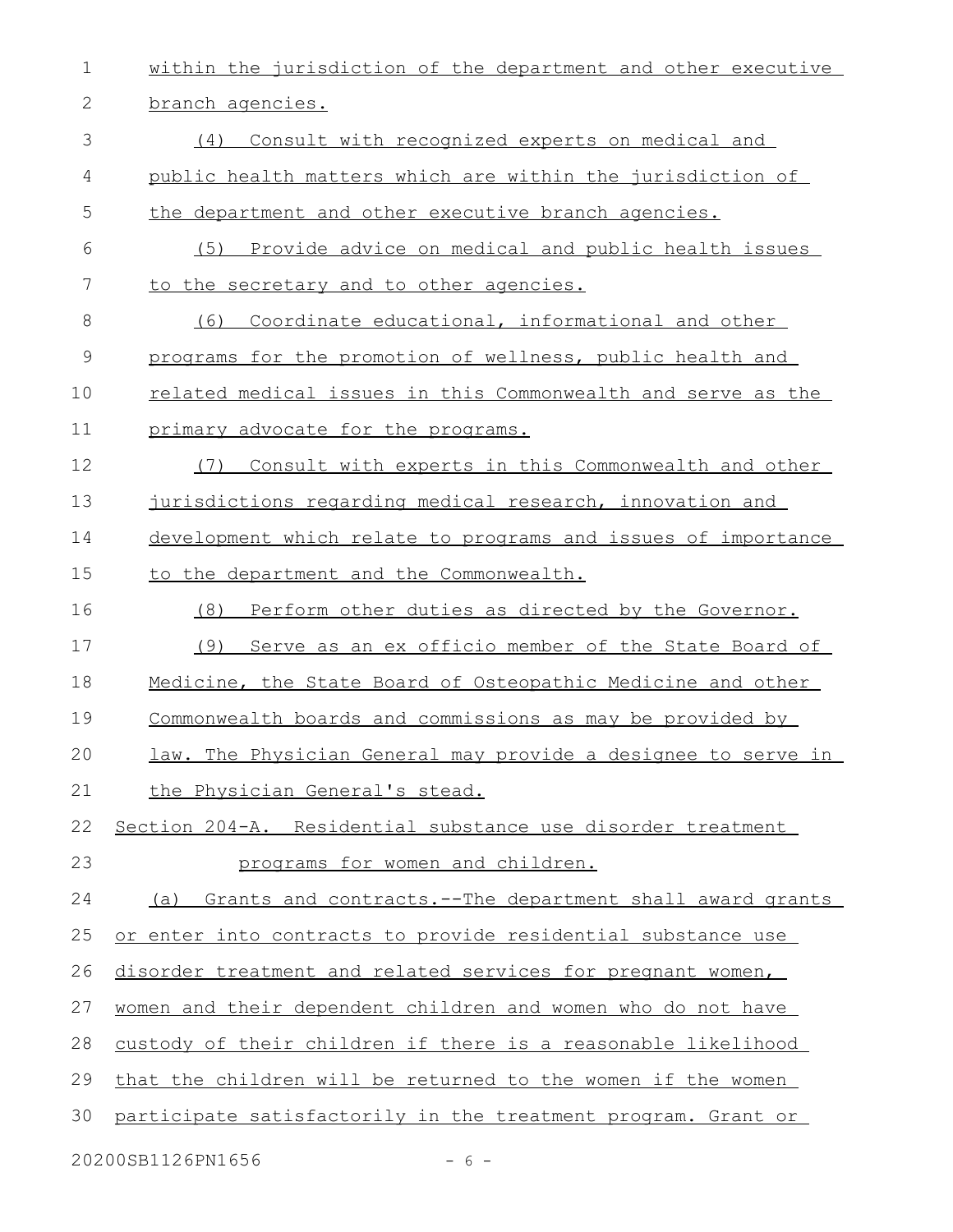| 1  | contract money shall only be used for treatment and related      |
|----|------------------------------------------------------------------|
| 2  | services provided to residents of this Commonwealth by providers |
| 3  | of substance use disorder treatment programs licensed by the     |
| 4  | department that provide the following:                           |
| 5  | <u>Residential treatment services for women and their</u><br>(1) |
| 6  | dependent children, subject to reasonable limitations on the     |
| 7  | number and ages of the children, including:                      |
| 8  | Onsite substance use disorder education,<br>(i)                  |
| 9  | counseling and treatment.                                        |
| 10 | Onsite individual, group and family counseling.<br>$(i$ i)       |
| 11 | Onsite substance use disorder prevention and<br>(iii)            |
| 12 | education activities for children.                               |
| 13 | (iv) Onsite special counseling for children of women             |
| 14 | with substance use disorders.                                    |
| 15 | Involvement with support groups for women and<br>(v)             |
| 16 | children of women with substance use disorders.                  |
| 17 | (vi) Activities that enhance self-esteem and self-               |
| 18 | sufficiency.                                                     |
| 19 | Onsite parenting skills counseling and training.<br>(2)          |
| 20 | (3) Access to school for children and women where                |
| 21 | appropriate, including securing documents necessary for          |
| 22 | registration.                                                    |
| 23 | Job counseling and referral to existing job training<br>(4)      |
| 24 | programs.                                                        |
| 25 | Onsite child care for children of women who:<br>(5)              |
| 26 | attend counseling, school or job training<br>(i)                 |
| 27 | programs;                                                        |
| 28 | (ii) work or are looking for work; and                           |
| 29 | (iii) need the services at other times as the                    |
| 30 | department deems appropriate.                                    |
|    |                                                                  |

20200SB1126PN1656 - 7 -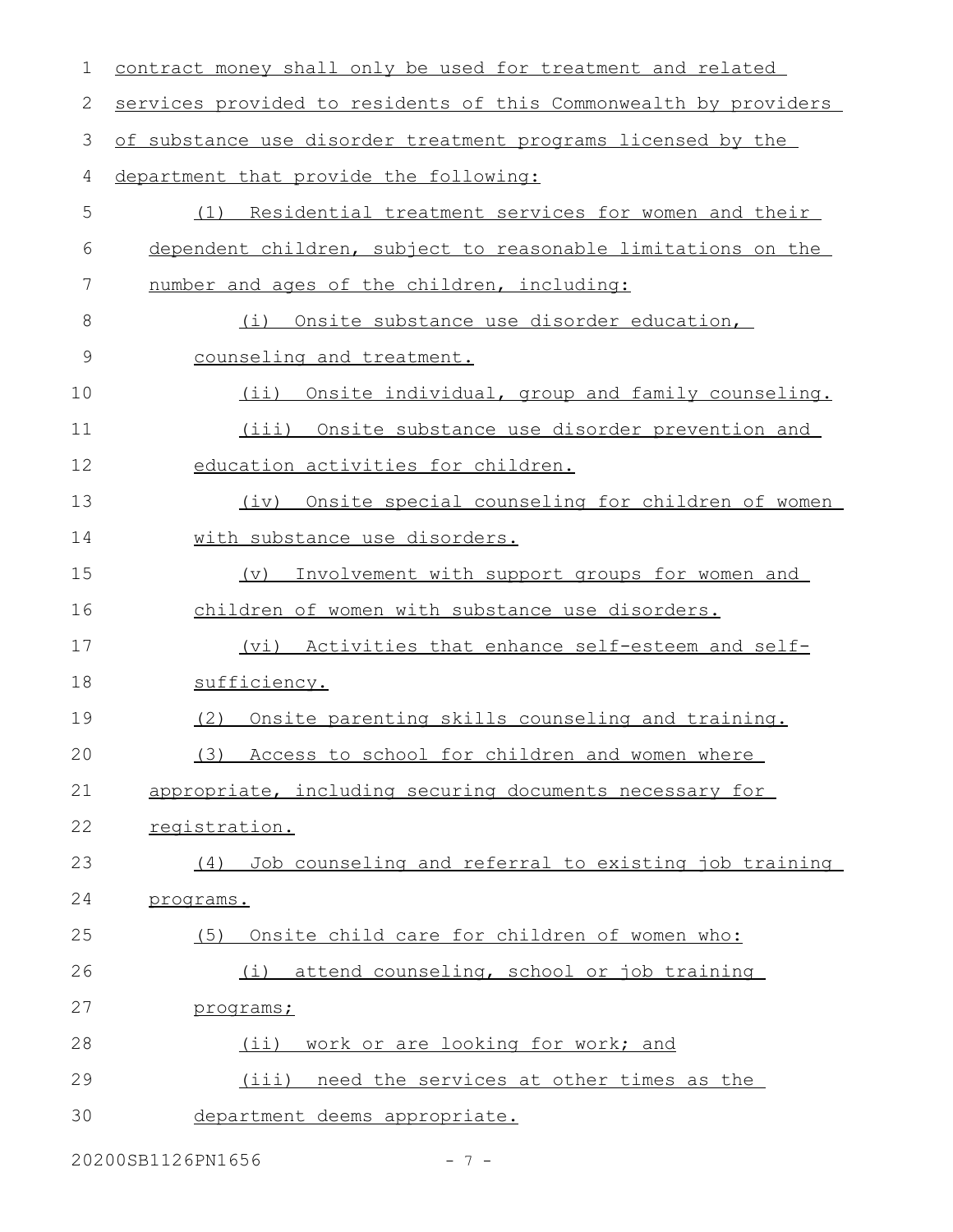| $\mathbf 1$ | Referral for other needed services, including, but<br>(6)       |
|-------------|-----------------------------------------------------------------|
| 2           | not limited to, health care.                                    |
| 3           | (7)<br>Onsite structured reentry counseling and activities.     |
| 4           | (8)<br>Referral to outpatient counseling upon discharge         |
| 5           | from the residential program.                                   |
| 6           | Information to single county authorities.--The<br>(b)           |
| 7           | department shall advise a single county authority of those      |
| 8           | programs in its jurisdiction that are being considered for      |
| 9           | funding under this section and shall give the single county     |
| 10          | authority an opportunity to comment on the funding proposals    |
| 11          | prior to the department making a decision to award funding.     |
| 12          | (c) Information to be provided to department.--                 |
| 13          | Providers of treatment programs that receive funding<br>(1)     |
| 14          | under this section shall collect and provide to the             |
| 15          | department information concerning the number of women and       |
| 16          | children denied treatment or placed on waiting lists and may    |
| 17          | require other data and information as the department deems      |
| 18          | useful in determining the effectiveness of the treatment        |
| 19          | programs.                                                       |
| 20          | (2) Records regarding identifiable individuals enrolled         |
| 21          | in treatment programs funded under this section that are in     |
| 22          | the possession of the department or a provider shall be         |
| 23          | confidential.                                                   |
| 24          | (d) Limitation.--Contributions by counties or single county     |
| 25          | authorities shall not be required as a condition for receiving  |
| 26          | grants for programs funded under this section, but the          |
| 27          | department may require counties or single county authorities to |
| 28          | make commitments to provide outpatient intervention, referral   |
| 29          | and aftercare services to women whose residential treatment is  |
| 30          | funded under this section upon completion of residential        |
|             | 20200SB1126PN1656<br>$-8-$                                      |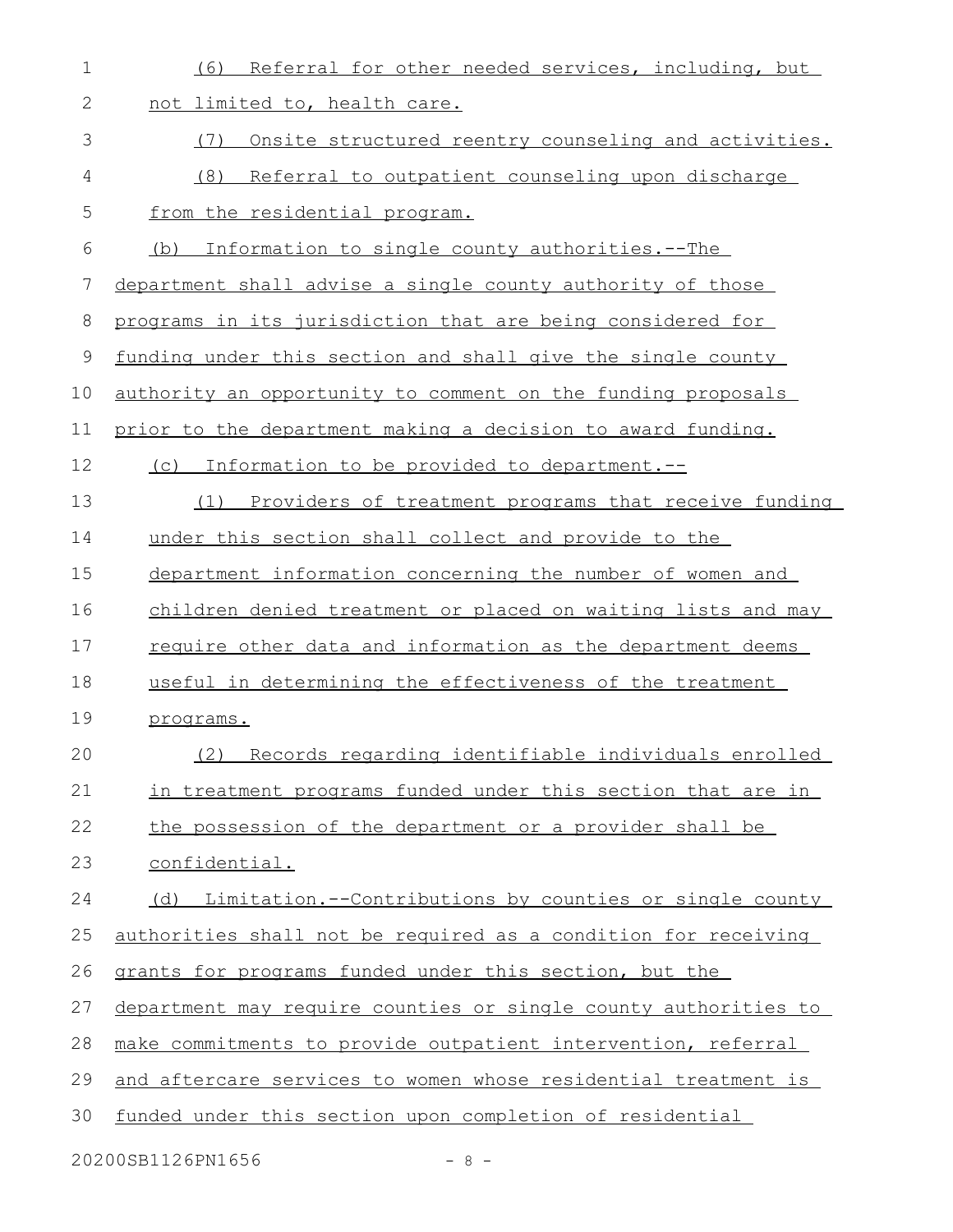treatment. (e) Annual report required.--The department shall report annually to the Governor and the General Assembly as to all of the following: (1) The department's activities and expenditures under this section. (2) The activities of recipients of funds under this section. (3) The number of women and children served by programs funded under this section. (4) The number of women and children denied treatment or placed on waiting lists by providers that receive funding for programs under this section. (5) The recommendations of the department. Section 205-A. Staff training and referral mechanisms. The department shall: (1) Establish, on a demonstration basis, programs to train the staff of child protective services agencies, counseling programs and shelters for victims of domestic violence, recipients of funds under high-risk maternity programs or Federal maternal and child health care grants and community health care centers in order to identify those women for whom these agencies are already providing services and who are in need of substance use disorder treatment. (2) Establish referral networks and mechanisms among the agencies referred to in paragraph (1) and single county authorities and appropriate substance use disorder treatment programs. Section 206-A. Medical assistance payments. (a) Purpose.--The following shall apply: 1 2 3 4 5 6 7 8 9 10 11 12 13 14 15 16 17 18 19 20 21 22 23 24 25 26 27 28 29 30

 $20200$ SB1126PN1656 - 9 -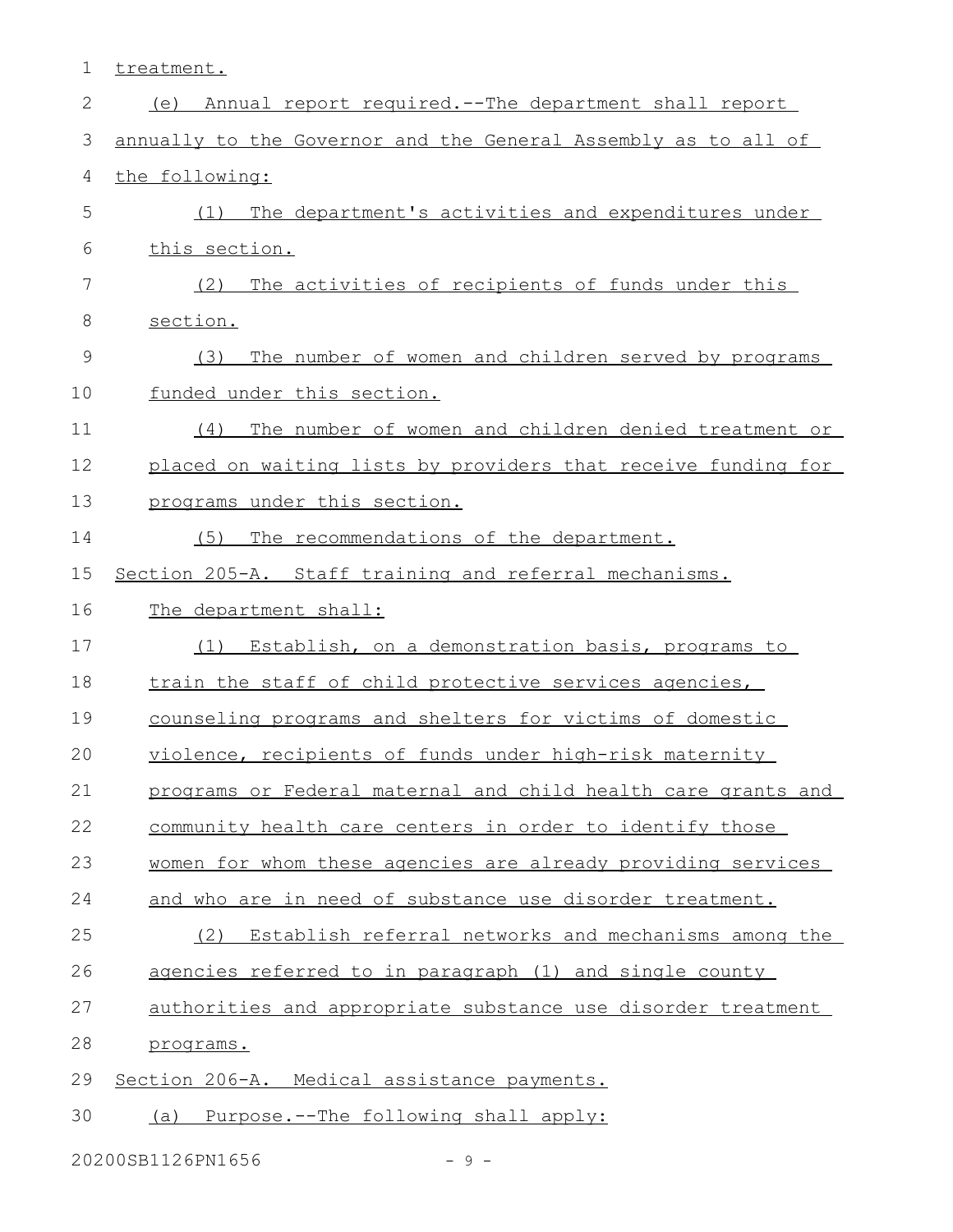| $\mathbf 1$ | The purpose of this section is to provide for<br>(1)                |
|-------------|---------------------------------------------------------------------|
| 2           | alcohol and drug detoxification and rehabilitation services         |
| 3           | to persons eligible for medical assistance.                         |
| 4           | (2) Facilities serving as appropriate treatment settings            |
| 5           | shall include the following if they are licensed by the             |
| 6           | Department of Drug and Alcohol Programs:                            |
| 7           | hospital and nonhospital drug detoxification and<br>(i)             |
| 8           | rehabilitation facilities;                                          |
| 9           | (ii) hospital and nonhospital alcohol detoxification                |
| 10          | and rehabilitation facilities;                                      |
| 11          | (iii) hospital and nonhospital drug and alcohol                     |
| 12          | detoxification and rehabilitation facilities; and                   |
| 13          | (iv) outpatient services.                                           |
| 14          | The General Assembly recognizes that the fluctuating<br>(3)         |
| 15          | nature of substance use disorder, in combination with the           |
| 16          | associated physical complications often arising from long-          |
| 17          | term substance use, requires the availability of a variety of       |
| 18          | treatment modalities and settings for individuals eligible          |
| 19          | <u>for medical assistance. The availability of a new service in</u> |
| 20          | this area is in no way intended to limit access to or funding       |
| 21          | of services currently available.                                    |
| 22          | (b) Responsibilities of the department.--The department             |
| 23          | shall:                                                              |
| 24          | (1) Provide to individuals eligible for medical                     |
| 25          | assistance, if the facility is licensed by the Department of        |
| 26          | Drug and Alcohol Programs, medical assistance coverage for          |
| 27          | detoxification, treatment and care in:                              |
| 28          | a nonhospital alcohol detoxification facility;<br>(i)               |
| 29          | (ii) a nonhospital drug detoxification facility;                    |
| 30          | (iii) a nonhospital alcohol and drug detoxification                 |
|             |                                                                     |

20200SB1126PN1656 - 10 -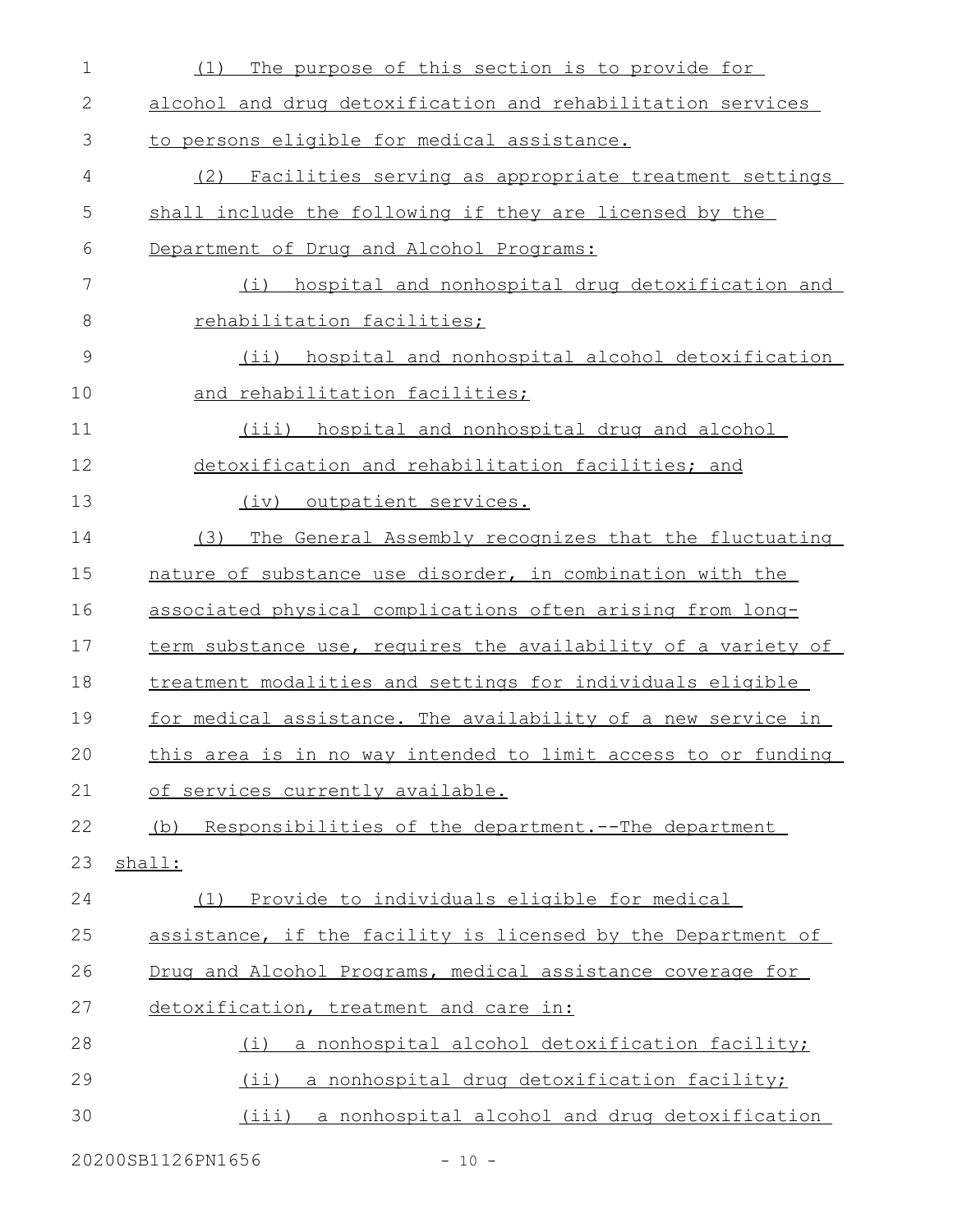| $\mathbf 1$  | facility; or                                                 |
|--------------|--------------------------------------------------------------|
| $\mathbf{2}$ | (iv) a nonhospital treatment facility that can               |
| 3            | provide services for drug or alcohol detoxification or       |
| 4            | treatment, or both.                                          |
| 5            | (2)<br>Use criteria adopted by the Department of Drug and    |
| 6            | Alcohol Programs for governing the type, level and length of |
| 7            | care or treatment, including hospital detoxification, as a   |
| 8            | basis for the development of standards for services provided |
| $\mathsf 9$  | under paragraph (1).                                         |
| 10           | Section 207-A. Public health.                                |
| 11           | (a) General rule.--The department shall have the following   |
| 12           | powers and duties:                                           |
| 13           | (1) Protect the health of the residents of this              |
| 14           | Commonwealth and determine and employ the most efficient and |
| 15           | practical means for the prevention and suppression of        |
| 16           | disease.                                                     |
| 17           | (2) As follows:                                              |
| 18           | Investigate conditions affecting the security of<br>(i)      |
| 19           | life and health, in any locality and, for that purpose,      |
| 20           | enter, inspect and survey all grounds, vehicles,             |
| 21           | apartments, buildings and other places within this           |
| 22           | Commonwealth.                                                |
| 23           | (ii) All persons authorized by the department to             |
| 24           | conduct the activities under subparagraph (i) shall have     |
| 25           | the powers and authority conferred by law upon               |
| 26           | constables.                                                  |
| 27           | Administer the health laws, requlations and<br>(3)           |
| 28           | ordinances of a borough or a township if:                    |
| 29           | the department determines that a condition<br>(i)            |
| 30           | exists in the borough or township that is a menace to the    |
|              |                                                              |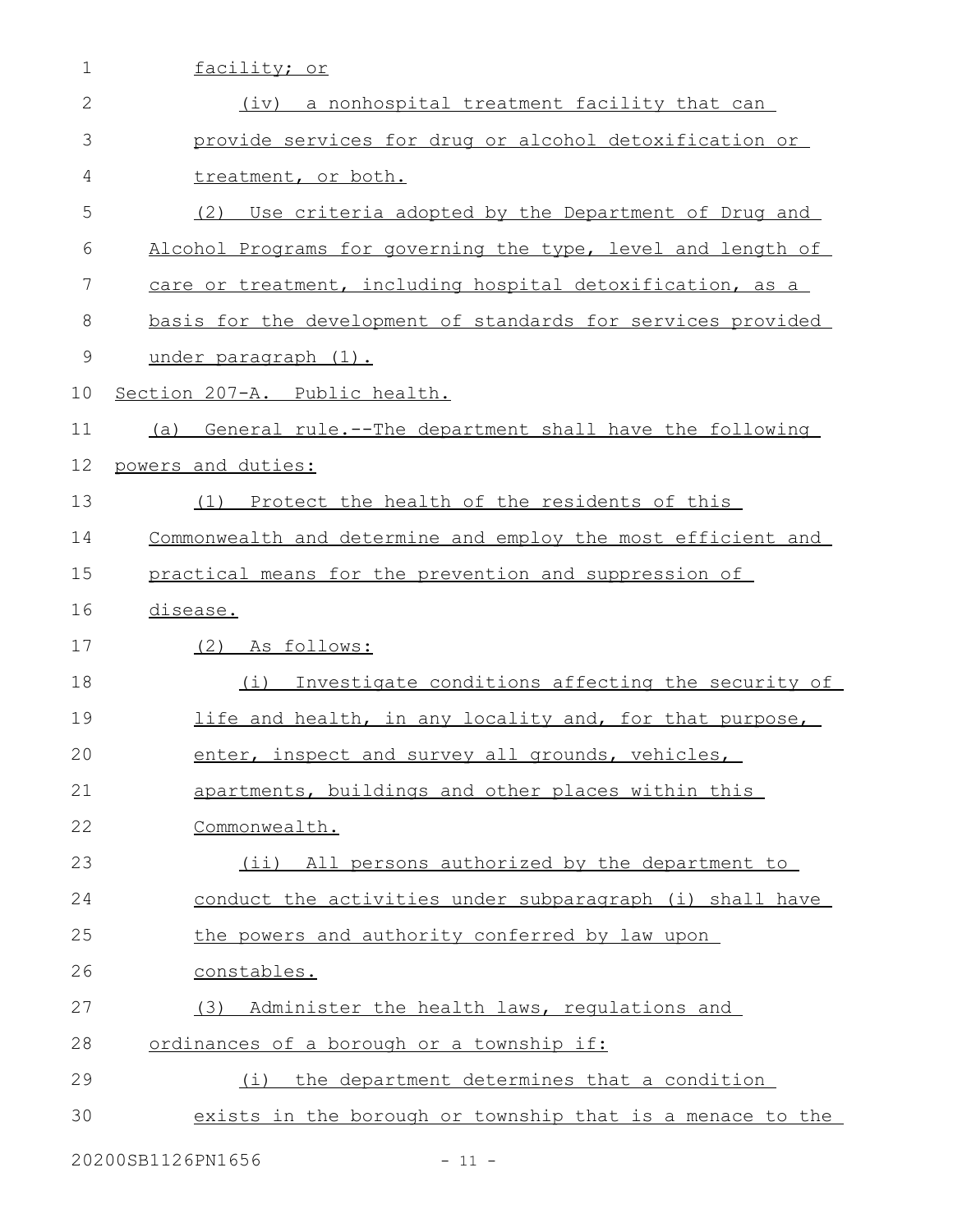| $\mathbf 1$  | lives and health of residents of the borough or township      |
|--------------|---------------------------------------------------------------|
| $\mathbf{2}$ | or of surrounding municipalities;                             |
| 3            | (ii) the department has knowledge that the borough            |
| 4            | or township is without an existing or efficient board of      |
| 5            | health, until a competent and efficient board of health,      |
| 6            | as determined by the department, has been appointed and       |
| 7            | is ready, able and willing to assume and carry out the        |
| 8            | duties imposed upon it by law; or                             |
| 9            | (iii) the borough or township requests the                    |
| 10           | department to do so.                                          |
| 11           | Recover from a borough or township all expenses<br>(4)        |
| 12           | incurred by the department in performing the duties of a      |
| 13           | board of health of the borough or township under paragraph    |
| 14           | $(3)(ii)$ .                                                   |
| 15           | Prescribe standard requirements for the medical<br>(5)        |
| 16           | examination of public school students and public schools      |
| 17           | throughout this Commonwealth and to appoint appropriate       |
| 18           | inspectors for this purpose.                                  |
| 19           | Train, in appropriate facilities, qualified<br>(6)            |
| 20           | Commonwealth, county and municipal employees in the field of  |
| 21           | public health work.                                           |
| 22           | Designate the Health Care Policy Board to<br>(7)              |
| 23           | adjudicate, in accordance with 2 Pa.C.S. (relating to         |
| 24           | administrative law and procedure), appeals from any final     |
| 25           | order, decision, decree, determination or ruling of the       |
| 26           | department made under Chapters 7 and 8 of the act of July 19, |
| 27           | 1979 (P.L.130, No.48), known as the Health Care Facilities    |
| 28           | Act. The department shall promulgate requlations establishing |
| 29           | appeal procedures to be followed. Until such time as final    |
| 30           | requiations have been promulgated, procedures set forth in 1  |
|              |                                                               |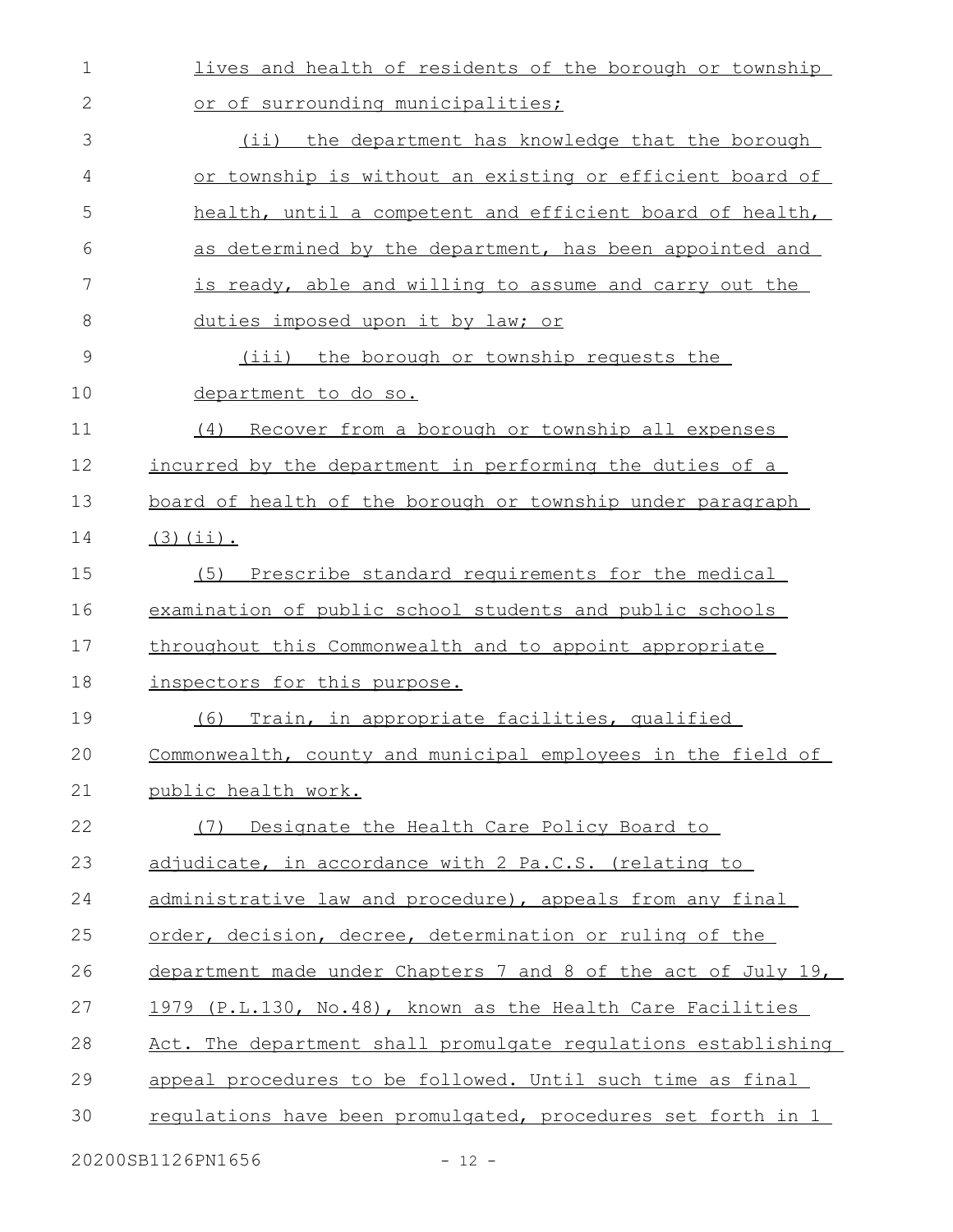| 1             | Pa. Code Pt. II (relating to general rules of administrative  |
|---------------|---------------------------------------------------------------|
| 2             | practice and procedure) and 37 Pa. Code Ch. 197 (relating to  |
| $\mathcal{S}$ | practice and procedure) shall be followed for these appeals.  |
| 4             | An appeal filed with the Health Care Policy Board from any    |
| 5             | final order, decision, decree, determination or ruling of the |
| 6             | department relating to licensure shall not act as a           |
| 7             | supersedeas but, upon good cause shown, and where the         |
| 8             | circumstances require it, the department or the board, or     |
| $\mathsf 9$   | both, shall have the power to grant a supersedeas.            |
| 10            | (b) Public health laboratory.--                               |
| 11            | The department shall maintain and operate a public<br>(1)     |
| 12            | health laboratory that shall assure the availability of       |
| 13            | reliable clinical laboratory services and laboratory-based    |
| 14            | information that are needed by health providers for proper    |
| 15            | diagnosis and treatment, prevention of disease and promotion  |
| 16            | of the health of the residents of this Commonwealth.          |
| 17            | The public health laboratory maintained and operated<br>(2)   |
| 18            | under paragraph (1) shall:                                    |
| 19            | arrange for or perform clinical tests to<br>(i)               |
| 20            | identify diseases, including, but not limited to, rabies,     |
| 21            | measles, rubella, Lyme disease, influenza and                 |
| 22            | tuberculosis; and                                             |
| 23            | (ii) provide epidemiological and surveillance                 |
| 24            | support.                                                      |
| 25            | Dental health districts.--<br>(C)                             |
| 26            | The department shall apportion this Commonwealth<br>(1)       |
| 27            | into dental health districts administered by a public health  |
| 28            | dentist within the department.                                |
| 29            | The public health dentist administering a dental<br>(2)       |
| 30            | health district under paragraph (1) shall implement dental    |
|               |                                                               |

20200SB1126PN1656 - 13 -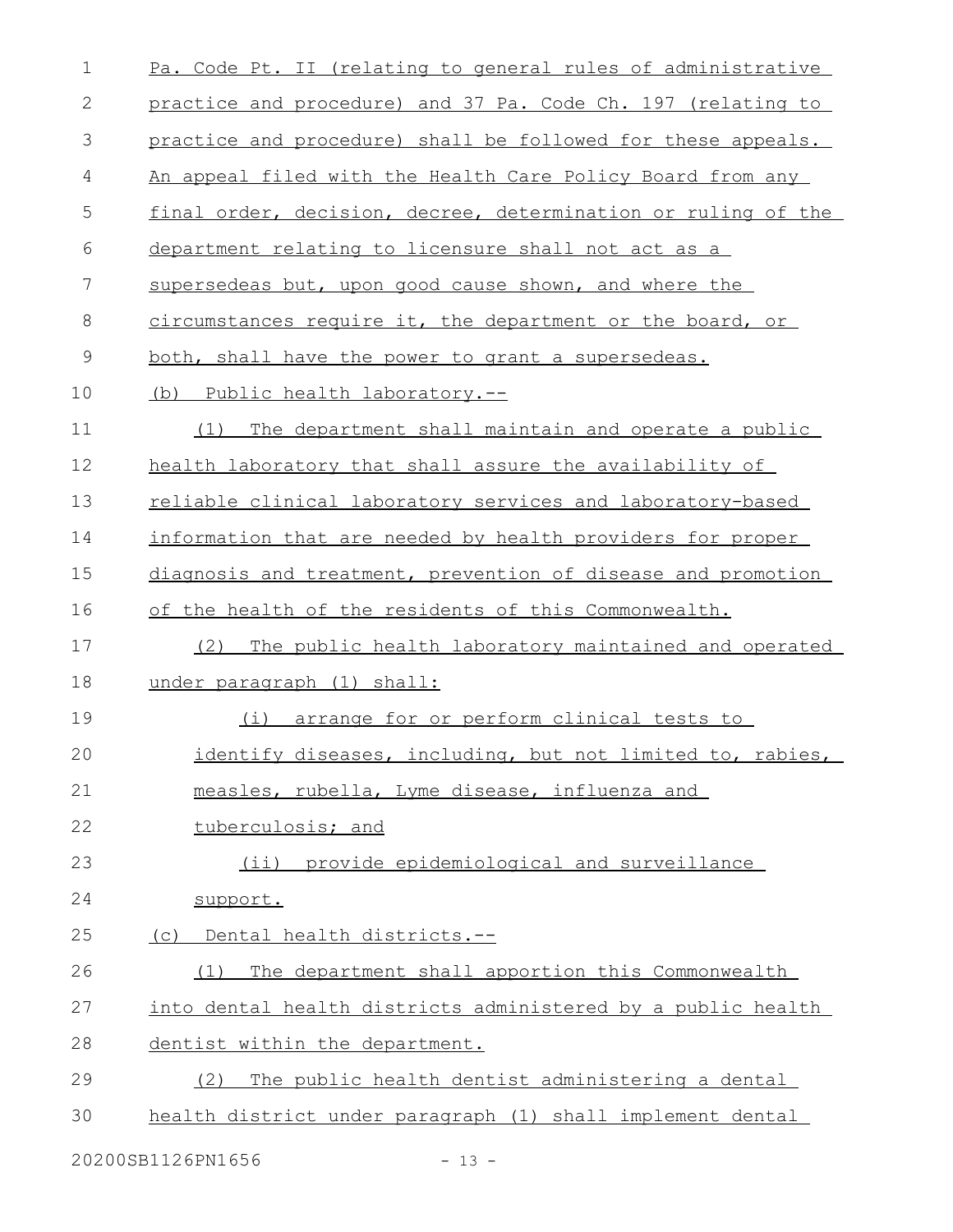health policies and programs. 1

(d) Abatement of detrimental conditions. -- The department may order conditions detrimental to the public health or the causes of disease and mortality to be abated and removed and to enforce quarantine orders. The following shall apply: (1) If the owner or occupant of a premises subject to an order of the department under this subsection fails to comply with the order, agents or employees of the department may enter the premises and abate or remove the condition. (2) The expense of the abatement or removal under paragraph (1) shall be paid by the owner or occupant of the premises subject to the order. The following shall apply: (i) The expense shall be a lien upon the land on which the condition existed, for which a claim may be filed by the department, in the name of the Commonwealth, in the court of common pleas for the county in which the land is located. (ii) A claim under subparagraph (i) must be filed within six months from the date of completion of the work of abatement or removal, subject to the same proceedings for entry or revival of judgment and execution as are provided by law for municipal liens. (3) The department may maintain an action against an owner or occupant, in the name of the Commonwealth, to recover expenses related to abatement under paragraph (1) in the same way as debts of like amounts are recoverable by law. (4) Expenses recovered under this section by enforcement of a lien or by other action shall be paid to the State Treasurer, to be held and used as funds of the department. (5) This subsection shall not apply to waters pumped or 2 3 4 5 6 7 8 9 10 11 12 13 14 15 16 17 18 19 20 21 22 23 24 25 26 27 28 29 30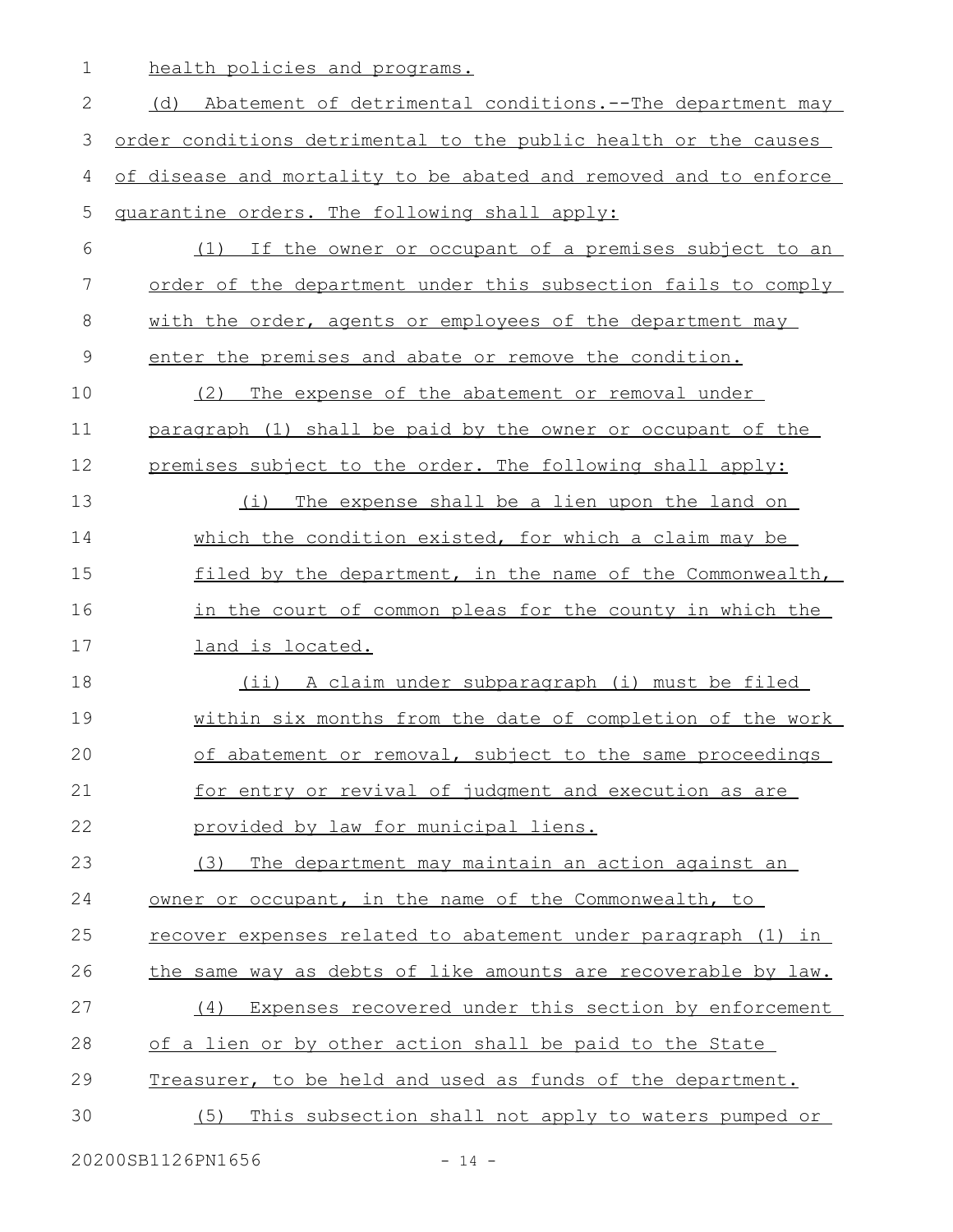| $\mathbf 1$ | flowing from coal mines or tanneries.                            |
|-------------|------------------------------------------------------------------|
| 2           | (e) Revocation or modification of action by a local board of     |
| 3           | health.--The department may revoke or modify an order,           |
| 4           | regulation, bylaw or ordinance of a local board of health,       |
| 5           | concerning a matter which the department has determined affects  |
| 6           | the public health beyond the territory over which the local      |
| 7           | <u>board has jurisdiction.</u>                                   |
| 8           | (f) Civil penalty.--                                             |
| 9           | The department may impose a civil penalty on a<br>(1)            |
| 10          | person that fails to comply with an order issued by the          |
| 11          | department under this section or that resists or interferes      |
| 12          | with an agent or employee of the department in the               |
| 13          | performance of the agent's or employee's duties in accordance    |
| 14          | with the public health regulations and orders of the             |
| 15          | department.                                                      |
| 16          | A penalty under paragraph (1) shall be no more than<br>(2)       |
| 17          | \$1,000 for the first offense, no more than \$2,000 for the      |
| 18          | second offense and no more than \$5,000 for each subsequent      |
| 19          | offense.                                                         |
| 20          | (g) Controlled substances.--The department shall have the        |
| 21          | power and duty to carry out those powers and duties conferred    |
| 22          | upon the former Secretary of Health and the former Department of |
| 23          | Health under the act of April 14, 1972 (P.L.233, No.64), known   |
| 24          | as The Controlled Substance, Drug, Device and Cosmetic Act.      |
| 25          | Notwithstanding any provision of The Controlled Substance, Drug, |
| 26          | Device and Cosmetic Act, loperamide hydrochloride is expressly   |
| 27          | deemed not to be a controlled substance within the meaning of    |
| 28          | section 4 of The Controlled Substance, Drug, Device and Cosmetic |
| 29          | Act.                                                             |
| 30          | Section 208-A. Newborn testing.                                  |

20200SB1126PN1656 - 15 -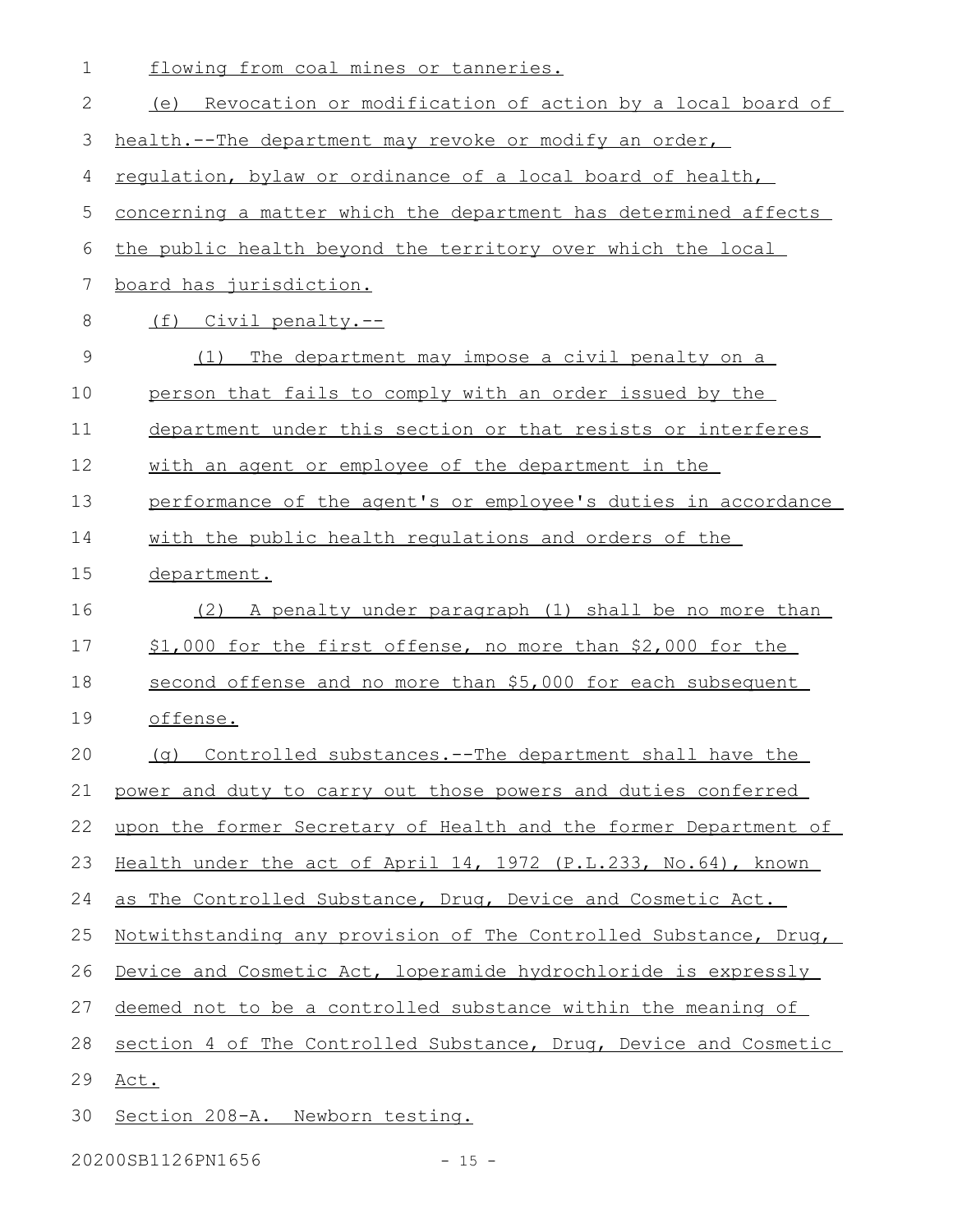| $\mathbf 1$ | General rule.--The department shall permit a laboratory<br>(a)   |
|-------------|------------------------------------------------------------------|
| 2           | certified under the Clinical Laboratories Improvement Act of     |
| 3           | 1967 (Public Law 90-174, 81 Stat. 533) that is licensed to       |
| 4           | perform screening testing of newborn infants in any state and    |
| 5           | uses normal pediatric reference ranges to conduct the analysis   |
| 6           | required by section 4(a) of the act of September 9, 1965         |
| 7           | (P.L.497, No.251), known as the Newborn Child Testing Act, as an |
| 8           | alternative to the testing laboratory designated by the          |
| 9           | department in accordance with section 5 of the Newborn Child     |
| 10          | Testing Act.                                                     |
| 11          | Testing requirements. -- The testing performed by the<br>(b)     |
| 12          | laboratory under subsection (a) shall include testing for        |
| 13          | newborn diseases as required by law or requlation and shall      |
| 14          | provide test results and reports consistent with appropriate     |
| 15          | policies, procedures, laws and requlations of the department.    |
| 16          | (c) Blood samples.--A testing laboratory designated by the       |
| 17          | department or permitted as an alternative under this section may |
| 18          | not use or provide blood samples for scientific research without |
| 19          | the informed written consent of the parent or quardian of the    |
| 20          | <u>child.</u>                                                    |
| 21          | Section 209-A. Recovery of blood plasma proteins.                |
| 22          | The department shall have the power and duty to:                 |
| 23          | Maintain facilities, or contract with facilities,<br>(1)         |
| 24          | for the recovery of outdated human whole blood and blood from    |
| 25          | which the cells of certain proteins useful for immunization,     |
| 26          | treatment, research and disaster stock-piling purposes have      |
| 27          | been withdrawn.                                                  |
| 28          | (2) Make available to research institutions, physicians          |
| 29          | and hospitals, upon request, blood plasma proteins for           |
| 30          | research, immunization and treatment.                            |

20200SB1126PN1656 - 16 -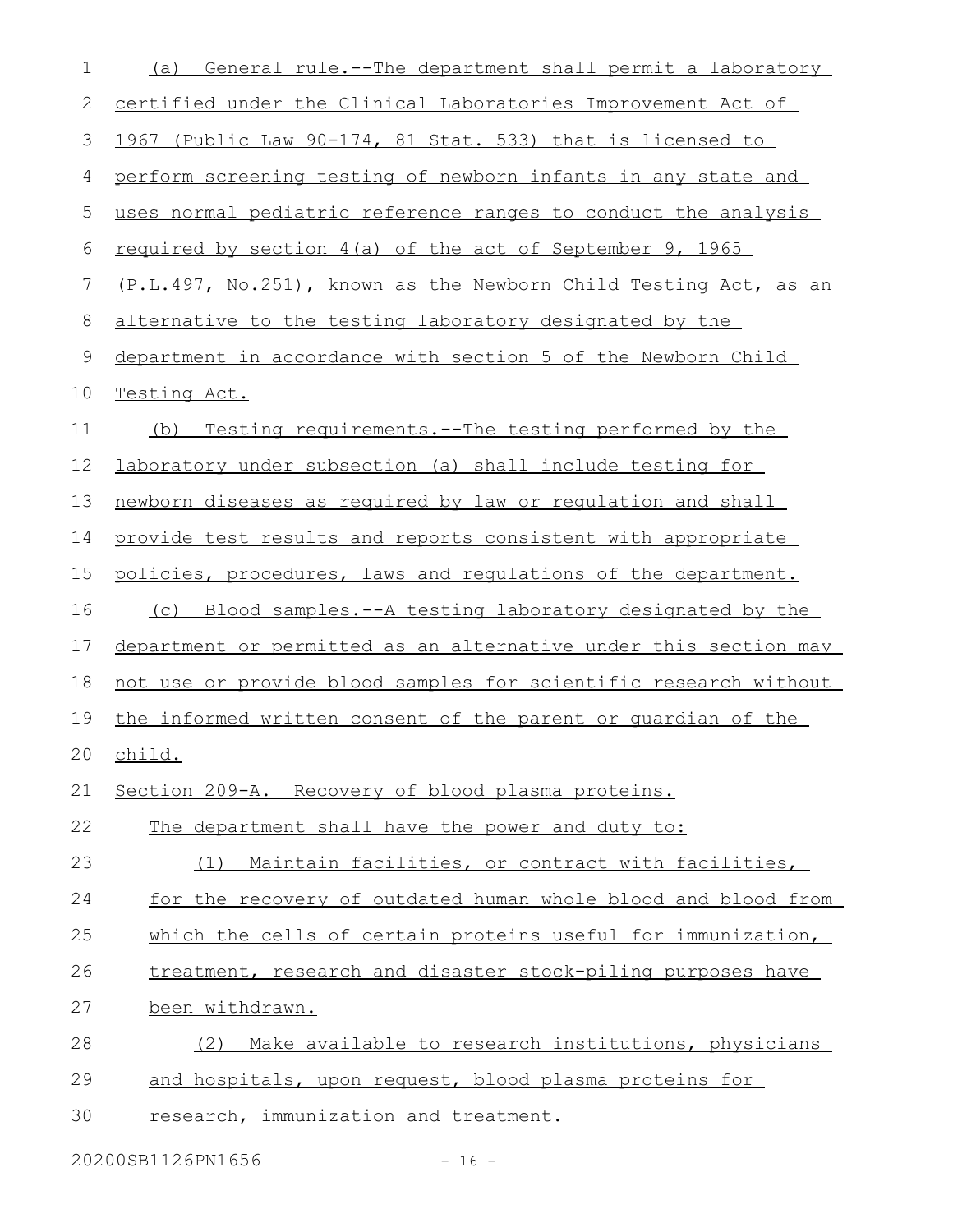| $\mathbf 1$ | Maintain facilities for the proper storage of blood<br>(3)    |
|-------------|---------------------------------------------------------------|
| 2           | proteins for disaster purposes.                               |
| 3           | Adopt standards for the efficient execution of a<br>(4)       |
| 4           | blood plasma protein recovery program.                        |
| 5           | (5)<br>Develop and employ the necessary procedures and        |
| 6           | perform actions necessary to carry out the purposes of this   |
| 7           | section.                                                      |
| 8           | (6) Collect and dispense money received from any source,      |
| 9           | by gift or otherwise, for the purpose of carrying out the     |
| 10          | provisions of this section.                                   |
| 11          | Section 210-A. Vital statistics.                              |
| 12          | The department shall have the power and duty to:              |
| 13          | Obtain, collect, compile and preserve all statistics<br>(1)   |
| 14          | from all professionals whose information is deemed to be      |
| 15          | necessary to ensure a complete registration of births,        |
| 16          | deaths, marriages and diseases occurring within this          |
| 17          | Commonwealth or other vital statistics.                       |
| 18          | Prepare the necessary methods, forms and blanks for<br>(2)    |
| 19          | obtaining and preserving records of births, deaths, marriages |
| 20          | and diseases in this Commonwealth.                            |
| 21          | Ensure that the laws requiring the registration of<br>(3)     |
| 22          | births, deaths, marriages and diseases are uniformly and      |
| 23          | thoroughly enforced throughout this Commonwealth, including   |
| 24          | the prompt provision of registrations to the department.      |
| 25          | With the advice and concurrence of the Advisory<br>(4)        |
| 26          | Health Board, promulgate regulations for the thorough         |
| 27          | organization and efficiency of the registration of vital      |
| 28          | statistics throughout this Commonwealth, and enforce          |
| 29          | requlations.                                                  |
| 30          | Issue birth and death certificates and burial or<br>(5)       |
|             |                                                               |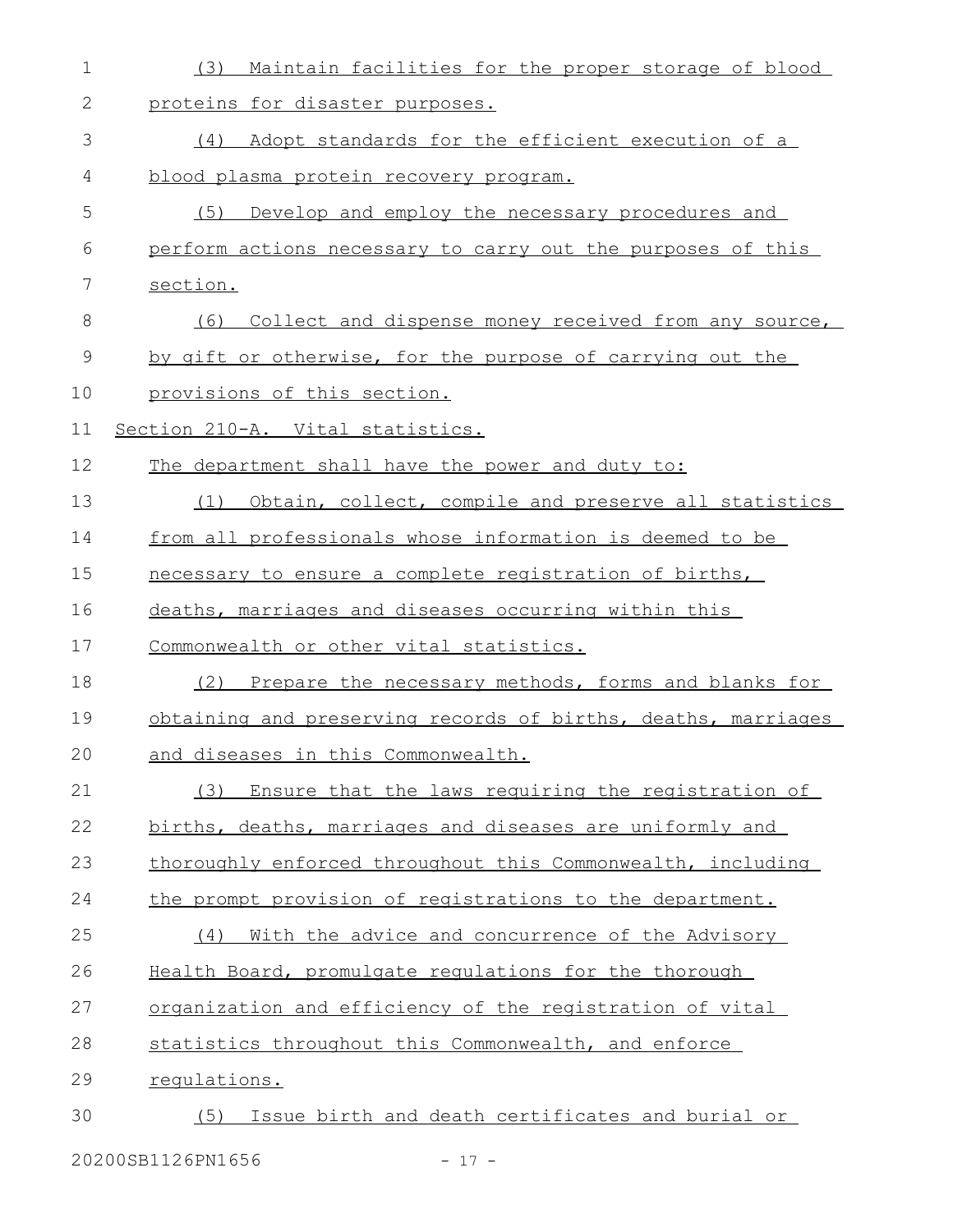| $\mathbf 1$ | removal permits as provided by law.                           |
|-------------|---------------------------------------------------------------|
| 2           | Establish districts for the registration of vital<br>(6)      |
| 3           | statistics and appoint registrars, deputies and sub-          |
| 4           | registrars, as may be necessary, to obtain, collect, compile  |
| 5           | and preserve the statistics which the department is required  |
| 6           | to obtain, collect, compile and preserve. All local           |
| 7           | registrars, deputies and sub-registrars, appointed under this |
| 8           | paragraph, shall perform the duties required of them by the   |
| 9           | department and shall receive compensation as may be fixed by  |
| 10          | law.                                                          |
| 11          | Section 211-A. Health districts and officers.                 |
| 12          | The department may:                                           |
| 13          | Apportion this Commonwealth into health districts as<br>(1)   |
| 14          | the department, with the approval of the Governor, decides.   |
| 15          | Appoint a health officer in each health district,<br>(2)      |
| 16          | who shall:                                                    |
| 17          | Under the direction of the department, handle<br>(i)          |
| 18          | matters as delegated by law or by the secretary.              |
| 19          | (i)<br>In connection with the management of the               |
| 20          | sanitary affairs of the Commonwealth, cooperate with the      |
| 21          | Department of Environmental Protection and with the           |
| 22          | Department of Conservation and Natural Resources.             |
| 23          | Section 212-A. Quarantine.                                    |
| 24          | The department shall have the power and duty to:              |
| 25          | (1) In addition to diseases that may be declared by law       |
| 26          | to be communicable, declare a disease to be communicable with |
| 27          | the approval of the Advisory Health Board and establish       |
| 28          | regulations for the prevention of the spread of communicable  |
| 29          | diseases as the department and the Advisory Health Board deem |
| 30          | necessary and appropriate.                                    |
|             |                                                               |

20200SB1126PN1656 - 18 -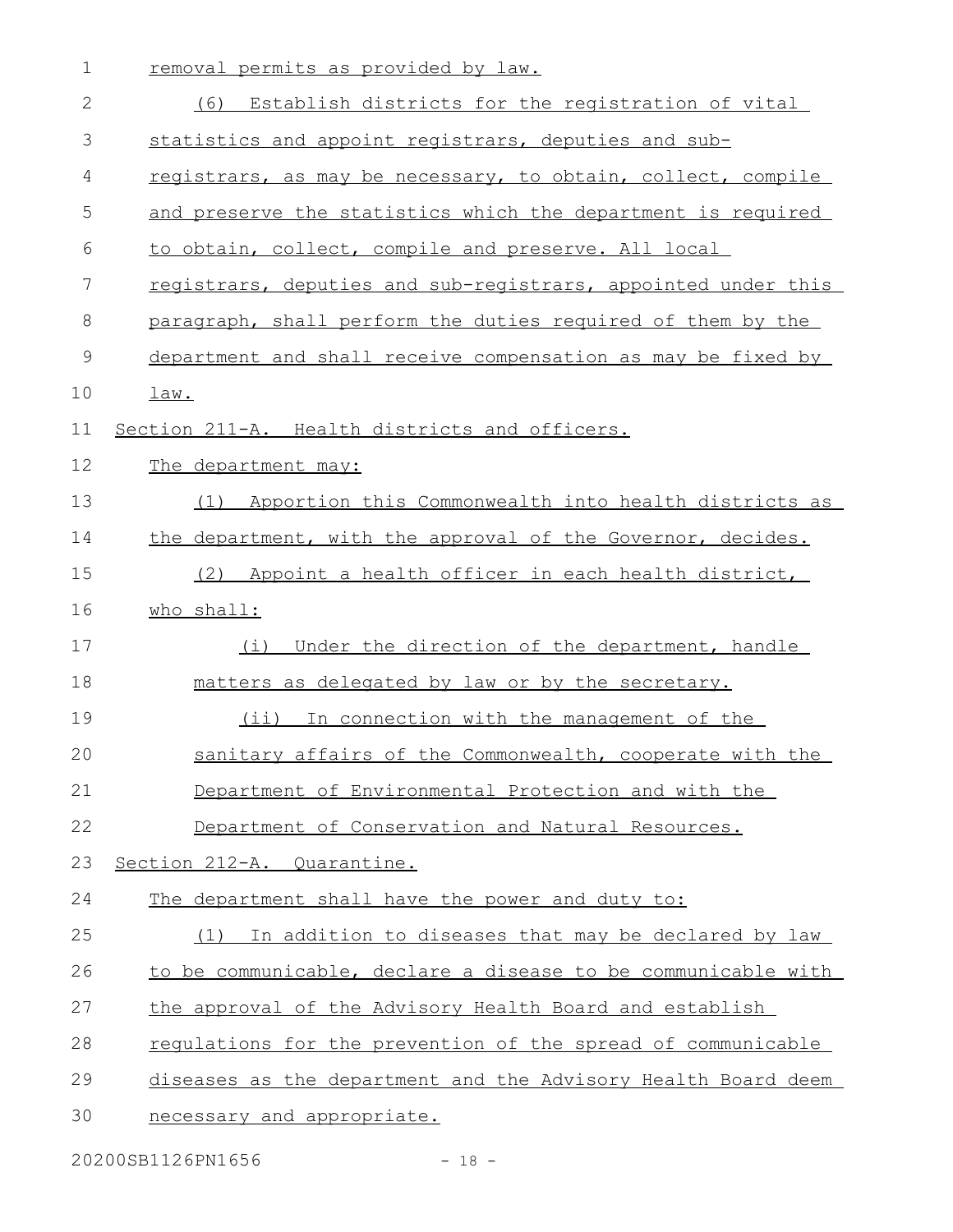| $\mathbf 1$ | Issue and enforce an isolation and quarantine order<br>(2)    |
|-------------|---------------------------------------------------------------|
| 2           | to prevent the spread of a disease declared by law or by the  |
| 3           | department to be a communicable disease.                      |
| 4           | Administer and enforce the laws of this Commonwealth<br>(3)   |
| 5           | with regard to vaccination and other means of preventing the  |
| 6           | spread of a communicable disease.                             |
| 7           | Section 213-A. Narcotic drugs.                                |
| 8           | The department shall have the power and duty to supervise the |
| $\mathsf 9$ | enforcement and administration of laws requlating the         |
| 10          | possession, control, dealing in, giving away, delivery,       |
| 11          | dispensing, administering, prescribing and use of narcotic    |
| 12          | drugs.                                                        |
| 13          | Section 214-A. Advisory Health Board.                         |
| 14          | The Advisory Health Board shall have the power and duty:      |
| 15          | To advise the secretary on matters as the secretary<br>(1)    |
| 16          | may request.                                                  |
| 17          | To advise the department regarding the department's<br>(2)    |
| 18          | promulgation of rules and regulations as necessary for the    |
| 19          | prevention of disease and for the protection of the lives and |
| 20          | health of the residents of this Commonwealth.                 |
| 21          | To make and revise a list of communicable diseases<br>(3)     |
| 22          | against which children shall be required to be immunized as a |
| 23          | condition of attendance at a public, private or parochial     |
| 24          | school in this Commonwealth. The list shall be published by   |
| 25          | the department together with rules and regulations            |
| 26          | promulgated by the department that are necessary to ensure    |
| 27          | that the immunization is timely, effective and properly       |
| 28          | <u>verified.</u>                                              |
| 29          | To prescribe minimum health activities and minimum<br>(4)     |
| 30          | standards of performance of health services for a political   |
|             |                                                               |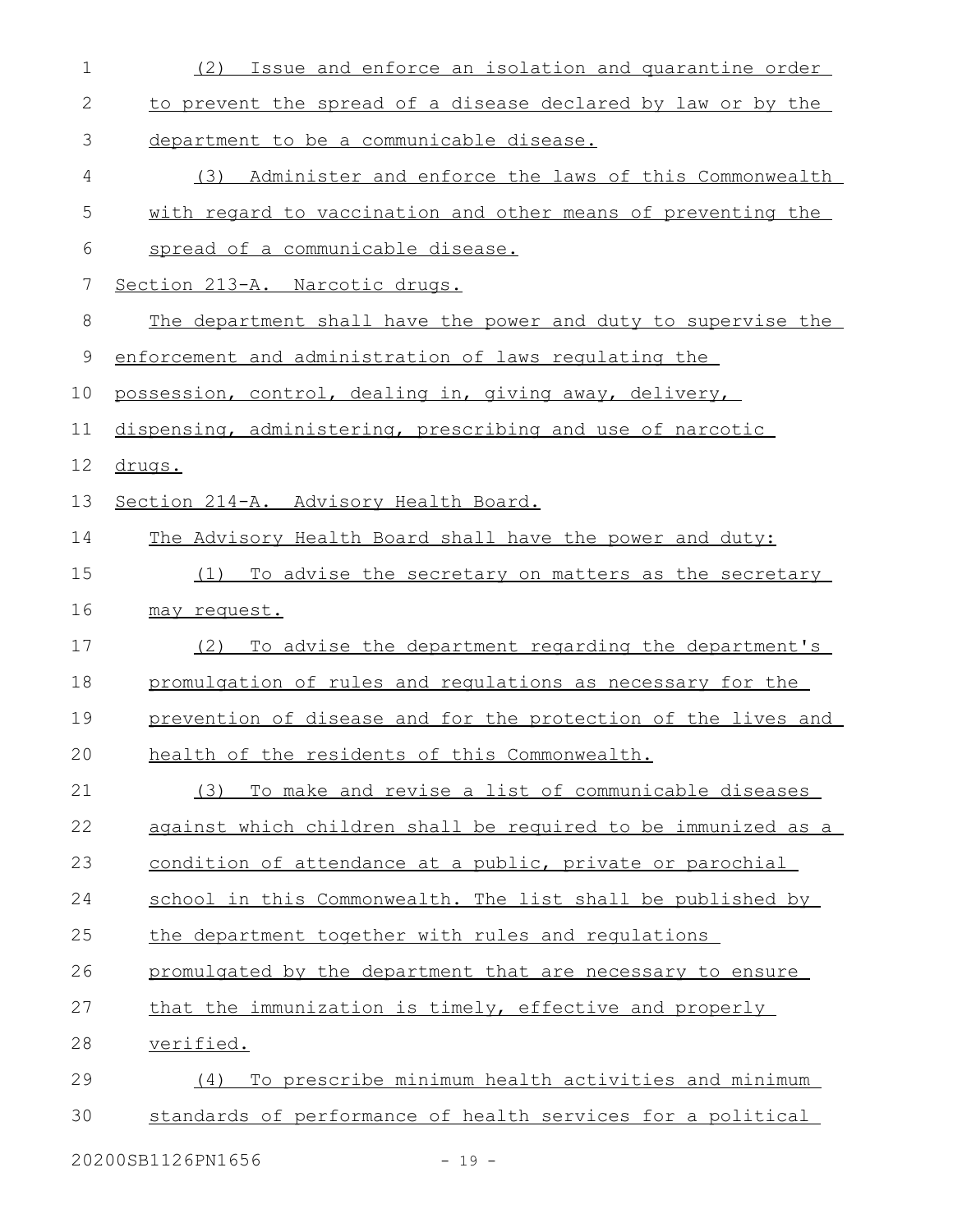1 subdivision.

| $\mathbf{2}$ | Section 215-A. Speech and hearing rehabilitation centers.   |
|--------------|-------------------------------------------------------------|
| 3            | The department shall have the power and duty:               |
| 4            | To provide, maintain, administer and operate a<br>(1)       |
| 5            | speech and hearing rehabilitation center:                   |
| 6            | For the diagnosis and treatment of children with<br>(i)     |
| 7            | or suspected of having hearing loss.                        |
| 8            | (ii) To provide auditory training for preschool             |
| $\mathsf 9$  | children.                                                   |
| 10           | (iii) To provide consultative services for hard of          |
| 11           | hearing children of school age and the parents of the       |
| 12           | children.                                                   |
| 13           | The department may purchase services if it is not<br>(2)    |
| 14           | feasible to provide and maintain a speech and hearing       |
| 15           | rehabilitation center.                                      |
| 16           | Section 216-A. Cystic fibrosis program.                     |
| 17           | The department shall have the power and duty to conduct a   |
| 18           | program of care and treatment of individuals suffering from |
| 19           | cystic fibrosis who are 21 years of age or older.           |
| 20           | Section 217-A. Investigators, subpoenas and warrants.       |
| 21           | (a) Investigator.--The department may:                      |
| 22           | (1)<br>Employ a competent person to:                        |
| 23           | Render sanitary service and undertake or<br>(i)             |
| 24           | supervise practical and scientific investigations and       |
| 25           | examinations requiring expert skill.                        |
| 26           | (ii) Prepare plans and reports relative to an               |
| 27           | investigation and examination under subparagraph (i).       |
| 28           | Purchase supplies and materials necessary to carry<br>(2)   |
| 29           | out the work of the department.                             |
| 30           | (b) Subpoena.--The department may issue a subpoena for the  |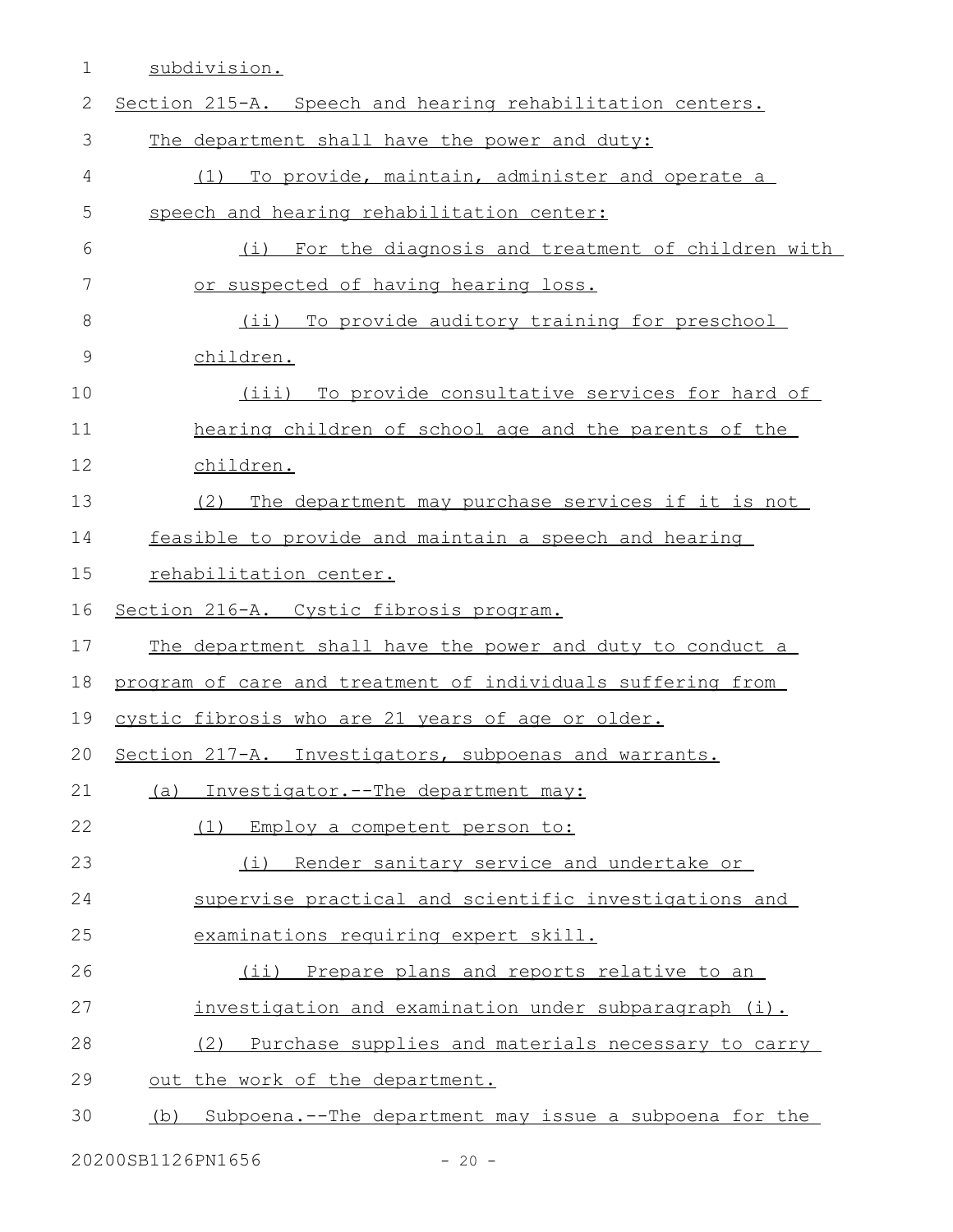| 1  | examination, investigation and adjudication of the violation of        |
|----|------------------------------------------------------------------------|
| 2  | a statute or regulation administered by the department to secure       |
| 3  | the attendance of an individual necessary to the matter or             |
| 4  | proceeding and compel the individual to testify in a matter or         |
| 5  | proceeding before the department.                                      |
| 6  | Section 218-A. Cooperation in enforcing health laws.                   |
| 7  | A city, borough or township may cooperate with the following           |
| 8  | in the administration and enforcement of this article and of the       |
| 9  | rules and requlations of the department:                               |
| 10 | The county in which the city, borough or township is<br>(1)            |
| 11 | situated.                                                              |
| 12 | Another political subdivision within the county.<br>(2)                |
| 13 | (3)<br>The department.                                                 |
| 14 | Section 219-A. Anatomical gifts.                                       |
| 15 | In addition to the powers and duties of the department                 |
| 16 | <u>relating to anatomical gifts, the department shall continue the</u> |
| 17 | rotation of referrals to tissue procurement providers started          |
| 18 | under 20 Pa.C.S. Ch. 86 (relating to anatomical gifts).                |
| 19 | Adjustments to the rotation may be made to accommodate new,            |
|    | 20 quality tissue procurement providers accredited by the American     |
| 21 | Association of Tissue Banks or a successor organization as             |
| 22 | determined under quidelines published in 26 Pa.B. 2044 (April          |
| 23 | 27, 1996). A hospital may discontinue the rotation for cause.          |
| 24 | Section 220-A. Domestic violence and rape victim services.             |
| 25 | (a) Findings.--The General Assembly finds that the public              |
| 26 | health and safety is threatened by increasing incidences of            |
| 27 | domestic violence and rape. Domestic violence programs and rape        |
| 28 | crisis programs provide needed support services for victims and        |
| 29 | assist in prevention through community education. It is in the         |
| 30 | public interest of the Commonwealth to establish a mechanism to        |
|    | 20200SB1126PN1656<br>$-21 -$                                           |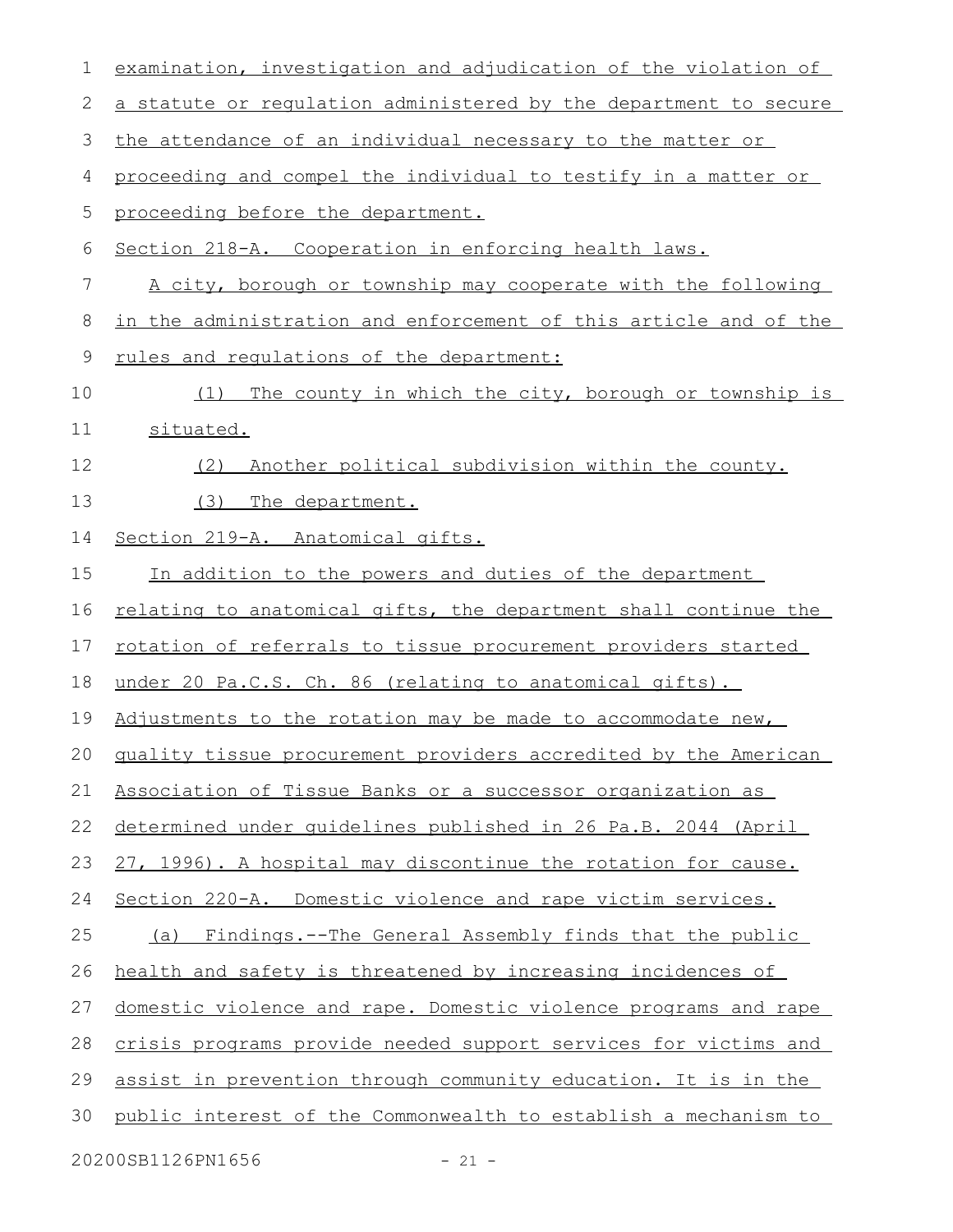| 1  | provide financial assistance to domestic violence centers and         |
|----|-----------------------------------------------------------------------|
| 2  | rape crisis centers for the operation of domestic violence            |
| 3  | programs and rape crisis programs.                                    |
| 4  | (b) Imposition of additional cost.--A person that, after the          |
| 5  | effective date of this section, pleads guilty or nolo contendere      |
| 6  | to or is convicted of a crime, in addition to all other costs,        |
| 7  | shall pay an additional cost of \$10 for the purpose of funding       |
| 8  | services under this section. The money shall be paid to the           |
| 9  | State Treasurer to be deposited into the General Fund. A              |
| 10 | political subdivision shall not be liable for the payment of the      |
| 11 | \$10 in additional costs.                                             |
| 12 | (c) Grants.--The department shall award grants to domestic            |
| 13 | violence centers and rape crisis centers for the operation of         |
| 14 | <u>domestic violence programs and rape crisis programs consistent</u> |
| 15 | with this section. In awarding grants, the department shall           |
| 16 | consider the population to be served, the geographic area to be       |
| 17 | served, the scope of the services, the need for services and the      |
| 18 | amount of funds provided from other sources.                          |
| 19 | (d) Applications.--The department shall make available to             |
| 20 | the public, at cost, copies of applications that have been            |
| 21 | submitted or approved for funding under this section and reports      |
| 22 | on fiscal or programmatic reviews of funded programs.                 |
| 23 | (e) Definition.--As used in this section, the term "crime"            |
| 24 | shall mean an act committed in this Commonwealth which, if            |
| 25 | committed by a mentally competent, criminally responsible adult,      |
| 26 | who had no legal exemption or defense, would constitute a crime       |
| 27 | as defined in and proscribed by 18 Pa.C.S. (relating to crimes        |
| 28 | and offenses) or enumerated in the act of April 14, 1972              |
| 29 | (P.L.233, No.64), known as The Controlled Substance, Drug,            |
| 30 | Device and Cosmetic Act. The term shall not include an act            |
|    | 20200SB1126PN1656<br>$-22 -$                                          |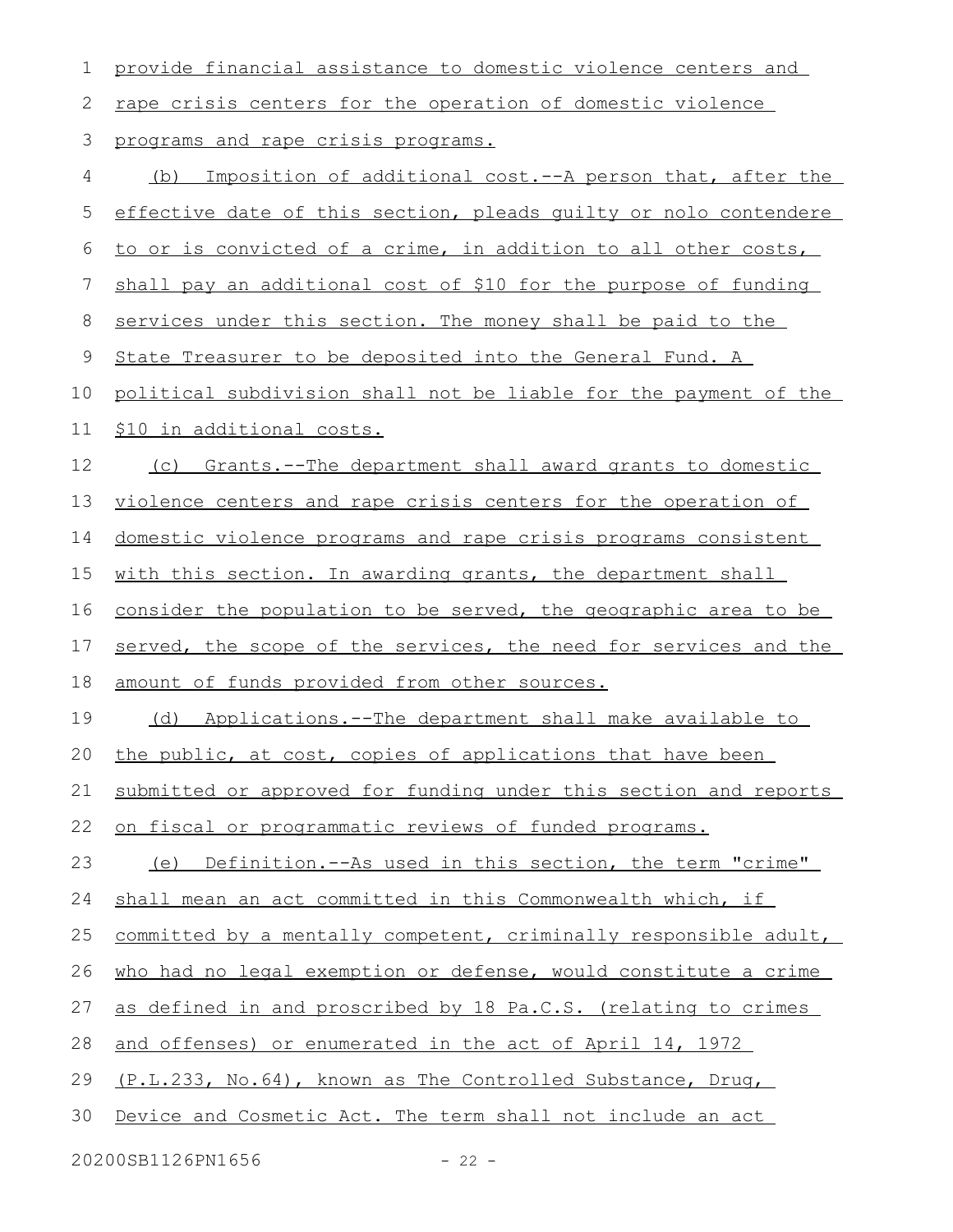involving the operation of a motor vehicle which results in injury unless the injury was intentionally inflicted through the use of a motor vehicle. Section 4. Transfers shall be effectuated as follows: (1) The functions, personnel, allocations, appropriations, equipment, supplies, records, contracts, grants, agreements, rights and obligations of the Department of Health and the Department of Human Services shall be transferred to the Department of Health and Human Services. Upon completion, the transfers under this paragraph shall have the same effect as if the subjects of transfers had originally been those of the Department of Health and Human Services. (2) Personnel transferred under paragraph (1) shall retain the same employment status held prior to transfer. This paragraph includes: (i) Civil Service classification. (ii) Seniority. (iii) Benefits. (iv) Perquisites. (3) Activities initiated under Article XXI or XXIII of the act of April 9, 1929 (P.L.177, No.175), known as The Administrative Code of 1929, or under the act of April 27, 1905 (P.L.312, No.218), entitled "An act creating a Department of Health, and defining its powers and duties," shall continue and remain in full force and effect and may be completed under Article II-A of the act. (4) Orders, regulations, rules and decisions which were made under Article XXI or XXIII of The Administrative Code of 1929 or under the act of April 27, 1905 (P.L.312, No.218) and 1 2 3 4 5 6 7 8 9 10 11 12 13 14 15 16 17 18 19 20 21 22 23 24 25 26 27 28 29

20200SB1126PN1656 - 23 -

30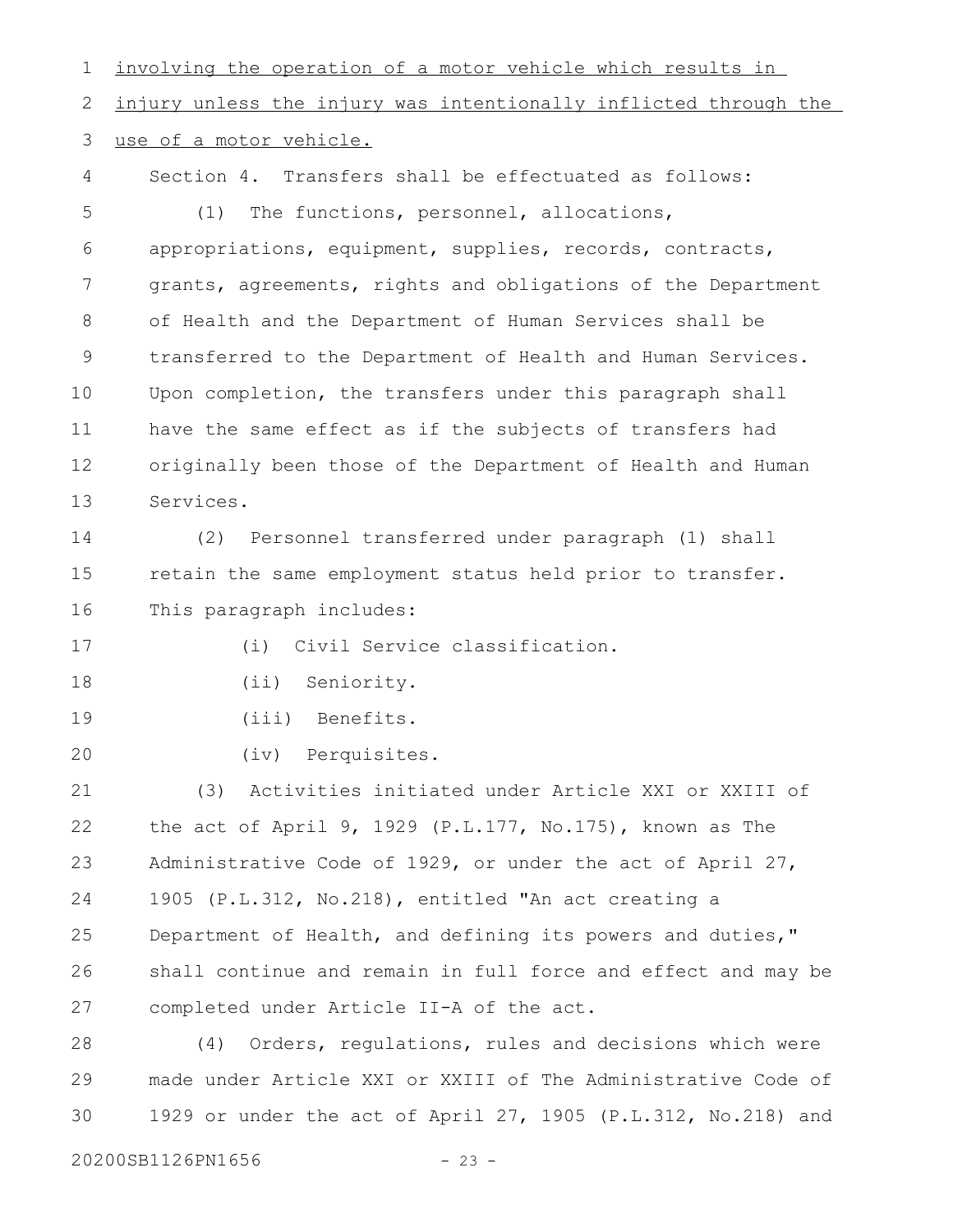which are in effect on the effective date of section 6 of this act shall remain in full force and effect until revoked, vacated or modified under Article II-A of the act. 1 2 3

(5) Contracts, grants, agreements, obligations and collective bargaining agreements entered into under Article XXI or XXIII of The Administrative Code of 1929 or under the act of April 27, 1905 (P.L.312, No.218) are not affected nor impaired by repeals under this act. 4 5 6 7 8

(6) If a State government entity includes membership by more than one secretary under section 5(2), the Secretary of Health and Human Services shall serve as one affected member and shall designate the other affected members. 9 10 11 12

Section 5. The following apply to references: 13

(1) A reference in a statute or regulation to the Department of Health, the Department of Human Services or the former Department of Public Welfare shall be deemed a reference to the Department of Health and Human Services. 14 15 16 17

(2) A reference in a statute or regulation to the Secretary of Health, the Secretary of Human Services or the former Secretary of Public Welfare shall be deemed a reference to the Secretary of Health and Human Services. Section 6. Repeals are as follows: 18 19 20 21 22

(1) The General Assembly declares that the repeals under paragraphs  $(2)$ ,  $(3)$  and  $(4)$  are necessary to effectuate the addition of Article II-A of the act. 23 24 25

(2) Sections 1(c) and (d), 7, 8(d) and (e), 9 and 16 of the act of April 27, 1905 (P.L.312, No.218), entitled "An act creating a Department of Health, and defining its powers and duties," are repealed. 26 27 28 29

(3) Articles XXI and XXIII of the act of April 9, 1929 20200SB1126PN1656 - 24 -30